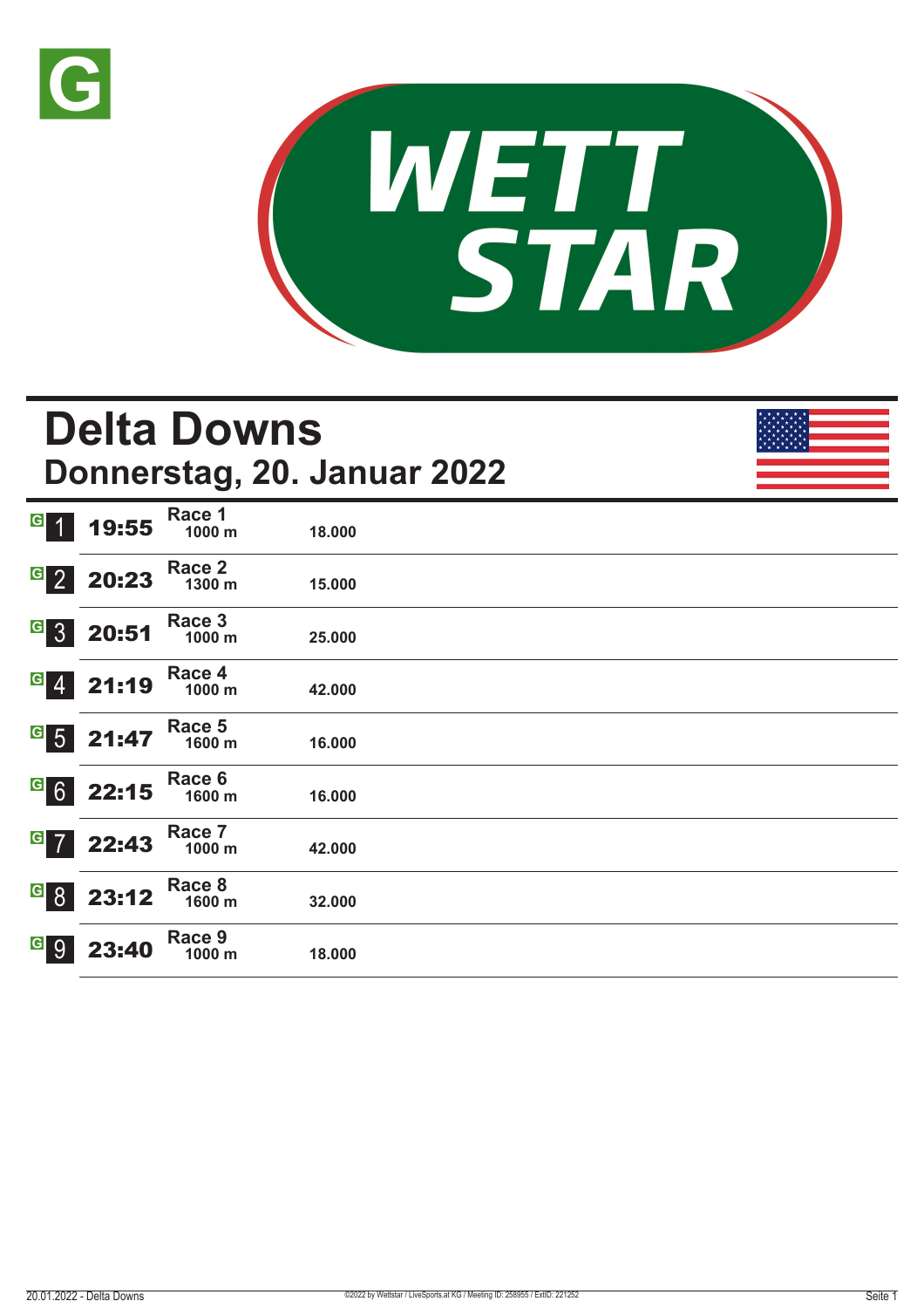### **20.01.2022 - Delta Downs** Rennen # 9 **Seite 2 WANN STARTET IHR PFERD...**

| <b>Ballerini</b>          | Dixie Ladv         | Maryjo's Duchess   | Range Of Motion  | Sucre                |  |
|---------------------------|--------------------|--------------------|------------------|----------------------|--|
| <b>Bassett</b>            | Featherinherhalo   | Masterly           | Real Brave       | <b>Sweet Pravers</b> |  |
| Bet Again                 | <b>Flamin Fire</b> | Minnesota Miracle  | Roll Baby        | Sweetsweetsong       |  |
| <b>Blue Ridge Romance</b> | Flat Out Freed     | Mr Makeithappen    | Sassy Emma       | Tap Out Fast         |  |
| Boone Land Bye You        | Fort Knox          | Mr. Shortandsimple | Sav What         | The Big Irishman     |  |
| <b>Boston Belle</b>       | Girl In Black      | Muscadine          | Shanghai Hetty   | The Heat Is On       |  |
| <b>Bow And Arrow</b>      | Goodbye Rosie      | My Book            | Silver Chatain   | The Thimble          |  |
| Caged Bear                | Gotteminabind      | My Little Guera    | Sir Overanalyze  | The Z Man            |  |
| Catalina Queen            | He Is Worthy       | My Sister Annette  | Sodbuster        | Thisguycanfly        |  |
| Charlie T                 | He's A Classic     | Oklahoma Star      | Sonoma Crush     | <b>Time Twister</b>  |  |
| Chief Alpha               | Jalapeno Supreme   | Oplin              | Speedy Fellar    | <b>Track Smart</b>   |  |
| <b>Classic Greeley</b>    | Kasens Train       | Paisley Cross      | Spirit Soul      | Unsolved             |  |
| Cowboy Hay Hay            | Katie's C          | Party Of Fifteen   | Splenda Gail     | V. R. Friendlygary   |  |
| Cypress Queen             | Lady Hopper        | Pinch Assault      | Stephen's Answer | William Gustavo      |  |
| December Seven            | Loco Lucv          | Point Me Out       | <b>Stick</b>     | Won Dav              |  |
|                           |                    |                    |                  |                      |  |

## **WANN STARTET IHR JOCKEY / FAHRER...**

## **WANN STARTET IHR TRAINER...**

| Alan Klanfer           |      | Alex De Beauville        |         | Allen Landry       |     | Andrea Ancil Ali       |         |
|------------------------|------|--------------------------|---------|--------------------|-----|------------------------|---------|
| Antonio Alberto        |      | <b>Benard Chatters</b>   |         | Beniamin Zeno      | 1.8 | <b>Brent Toups</b>     |         |
| Brett A. Brinkman      |      | Brian A. Huval           |         | Chris Richard      | 8.9 | Dane Noel              |         |
| David C. Gomez         |      | Donald Melancon          | 3.5     | Doris Hebert       |     | Eduardo Ramirez        |         |
| Edward L. Cox          |      | Greg Tracy               | 8.9     | Houston Cormier    |     | Isai V. Gonzalez       | 6,7,8,9 |
| James B. Ludwig        |      | Jarmondrick J. Broussard |         | Joe O. Duhon       |     | Joel Berndt            |         |
| John Bernard           |      | Jorge Lara               | 1,5,6,7 | Jose Luis Ramirez  |     | Jr. Ceburn L. Baker    | 3.6     |
| Judy Beavin            |      | Karl Broberg             | 2,6,7   | Kearnev Segura     | 3.8 | Kenneth Westlve        | 2.6     |
| Larry Necaise          |      | Lee Thomas               | 3.4     | Lonnie Brilev      |     | Mervin Holland         |         |
| Phillip Mark Dison     |      | Rafael Gomez             |         | Richard D. Jackson |     | <b>Ricky Courville</b> |         |
| <b>Ricky Demouchet</b> |      | Robert D. Schultz        |         | Ronnie P. Ward     |     | Rosa E. Ramirez        | 5.6     |
| Samuel Breaux          | 7.9  | Sr. Dale White           | 2.8     | Steven M. Asmussen |     | Terry W. Vance         |         |
| Tim Dixon              | .8.9 | Timothy E. Martin        |         |                    |     |                        |         |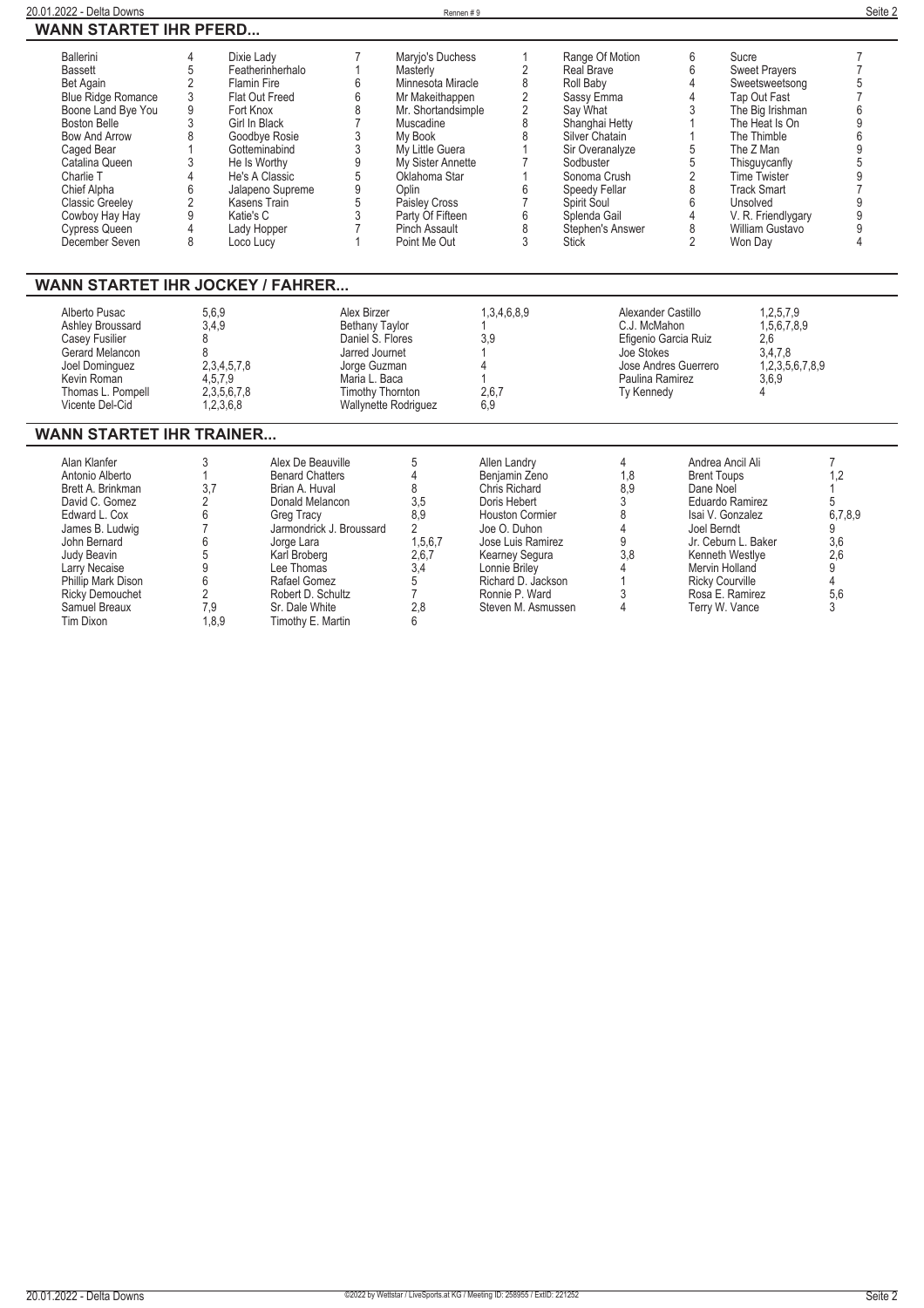**1**

**18.000 Race 1 Rennpreis: 18.000**

**1000 m**

**Flach**

**FOR MAIDENS, FILLIES AND MARES FOUR YEARS OLD AND UPWARD. Weight, 123 lbs. Claiming Price \$10,000.** 

|                                 | 19:55<br>гіасіі                                                                                                                                           |                                                                                  |                                    |                                      |                                                                                                                 |                                                                                                                                                                                                                               |
|---------------------------------|-----------------------------------------------------------------------------------------------------------------------------------------------------------|----------------------------------------------------------------------------------|------------------------------------|--------------------------------------|-----------------------------------------------------------------------------------------------------------------|-------------------------------------------------------------------------------------------------------------------------------------------------------------------------------------------------------------------------------|
|                                 |                                                                                                                                                           |                                                                                  |                                    |                                      |                                                                                                                 |                                                                                                                                                                                                                               |
| 1000<br>1<br>55.8               | <b>Maryjo's Duchess</b><br>4j. dunkelbr S (R M Money Talks - Princess D<br>Trainer: Tim Dixon<br>Besitzer: Linda Porter Weenig                            |                                                                                  |                                    |                                      |                                                                                                                 |                                                                                                                                                                                                                               |
| Box: 1<br>ML: 11,0              | <b>Jose Andres Guerrero</b>                                                                                                                               |                                                                                  |                                    |                                      |                                                                                                                 |                                                                                                                                                                                                                               |
| $\overline{2}$<br>54.4          | <b>Featherinherhalo</b><br>6j. dunkelbr S (Izzie's Halo - Highgeartotown)<br>Trainer: Dane Noel<br>Besitzer: Noel's Racing Stable                         | 07.08 Evd                                                                        | 6                                  | 1000                                 | 39.5 Jared Balthazar                                                                                            | Bestieverhad, Achancetowin, Grace's Vision                                                                                                                                                                                    |
| Box: 2<br>ML: 9,0               | <b>Bethany Taylor</b>                                                                                                                                     |                                                                                  |                                    |                                      |                                                                                                                 |                                                                                                                                                                                                                               |
| 3<br>55.8                       | <b>Oklahoma Star</b><br>5j. rotbraun S (Doctor Chit - Electrick City)<br>Trainer: Antonio Alberto<br>Besitzer: Casterline, Jr., Leslie And Ap             | 01.01 Delta Downs<br>21.12 Delta Downs<br>23.11 Delta Downs                      | 6<br>3<br>$\overline{2}$           | 1000<br>1000<br>1000                 | 4.2 Devin Magnon<br>4,4 Devin Magnon<br>14,8 Devin Magnon                                                       | Valid Break, Shanghai Hetty, Tincandance<br>Guapa Chica, Julio Choice, Oklahoma Star<br>Miss Darlene, Oklahoma Star, Light As A W                                                                                             |
| Box: 3<br>ML: 9,0               | Maria L. Baca                                                                                                                                             |                                                                                  |                                    |                                      |                                                                                                                 |                                                                                                                                                                                                                               |
| 4<br>55.8                       | <b>Caged Bear</b><br>5j. kastanie S (Constitution - Bear On The Run<br>Trainer: Richard D. Jackson<br>Besitzer: Beshears, Kathy And Beshea                | 09.01 Oaklawn Park<br>17.12 Oaklawn Park<br>04.12 Oaklawn Park                   | 10<br>6<br>7                       | 1700<br>1200<br>1200                 | 76,8 Travis Wales<br>11,3 Ramon Vazquez<br>22.1 Ramon Vazquez                                                   | Living For Today, Madam Pie, Pure Silk<br>Miss Allie Grace, Milana, Briar Thicket<br>Dixie Penny, Itsy Bitsy Betty, Quality Chrom                                                                                             |
| Box: 4<br>ML: 45,0              | <b>Alex Birzer</b>                                                                                                                                        | 24.04 Oaklawn Park<br>02.04 Oaklawn Park                                         | $\overline{2}$<br>$\overline{7}$   | 1200<br>1700                         | 5.3 Luis Quinonez<br>22,9 Jon Court                                                                             | Purda Vita, Caged Bear, Ileavethelighton<br>Dream Princess, Fortuna Adiuvat, Duchess                                                                                                                                          |
| 5<br>55.8<br>Box: 5<br>ML: 35,0 | <b>Shanghai Hetty</b><br>4j. rotbraun S (Shanghai Bobby - Wellesley Gir<br>Trainer: Benjamin Zeno<br>Besitzer: Christina Senegal<br><b>Jarred Journet</b> | 01.01 Delta Downs<br>01.09 Evd<br>18.08 Evd<br>28.07 Evd<br>15.07 Evd            | 2<br>$\overline{7}$<br>7<br>6<br>4 | 1000<br>1000<br>1000<br>1000<br>1000 | 25.7 Jarred Journet<br>20,2 Ty Kennedy<br>48.0 Antonio Quiles<br>7,5 Ashley Broussard<br>4.8 Alexander Castillo | Valid Break, Shanghai Hetty, Tincandance<br>Magic Apriority, My Little Guera, Prayers Sa<br>Gracesspecialtouch, Candy's Parade, Holy<br>Sarah Adriana, Candy's Parade, Sakura Ale<br>C C Crown's Choice, Custom For Aly, Bear |
| 6<br>55.8<br>Box: 6<br>ML: 16,0 | <b>My Little Guera</b><br>4j. rotbraun S (Winslow Homer - Believe In Ma<br>Trainer: Benjamin Zeno<br>Besitzer: Benjamin Zeno<br>C.J. McMahon              | 08.01 Delta Downs<br>23.12 Delta Downs<br>23.11 Delta Downs<br>30.10 Delta Downs | 8<br>7<br>8<br>5<br>5              | 1300<br>1300<br>1000<br>1000         | 52.5 C.J. McMahon<br>83,4 Vicente Del-Cid<br>14,6 Thomas Pompell<br>31,6 Joel Dominguez                         | Madison Joy, Light As A Whisper, Storm Br<br>Palm Court, One Time Around, I Got Wings<br>Miss Darlene, Oklahoma Star, Light As A W<br>Sharons'moonshadow, Madison Joy, Mairsil                                                |
| 52.2                            | <b>Loco Lucy</b><br>4j. rotbraun S (Lewis Michael - Figuresitsacat)<br><b>Trainer: Brent Toups</b><br>Besitzer: Amie D. Miller                            | 17.09 Evd<br>31.12 Delta Downs<br>01.12 Delta Downs                              | 6<br>$\overline{7}$                | 1000<br>1000<br>1000                 | 4.0 Antonio Quiles<br>25.6 Jarred Journet<br>14.3 Joe Stokes                                                    | Prayers Saved, Kudos To You, Kasen's Sist<br>Aden's Ransom, Time To Sleep, Later Later<br>Roaring Quinn, Kudos To You, Valid Break                                                                                            |
| Box: 7<br>ML: 6,0               | <b>Vicente Del-Cid</b>                                                                                                                                    |                                                                                  |                                    |                                      |                                                                                                                 |                                                                                                                                                                                                                               |
| 8                               | <b>Silver Chatain</b><br>5j. kastanie S (Chatain - Production's Idol)<br>Troiner: Jerse Lore                                                              | 05.01 Delta Downs                                                                | 4                                  | 1000                                 | 7,0 Alexander Castillo                                                                                          | Rich Dreams, Luna Y Sol, Remi's Rose                                                                                                                                                                                          |

| Box: 8<br>ML: 55.0 | Alexander Castillo |
|--------------------|--------------------|

**Ergebnis: Quoten:**

**54.4**

5j. kastanie S (Chatain - Production's Idol) Trainer: Jorge Lara Besitzer: Chad White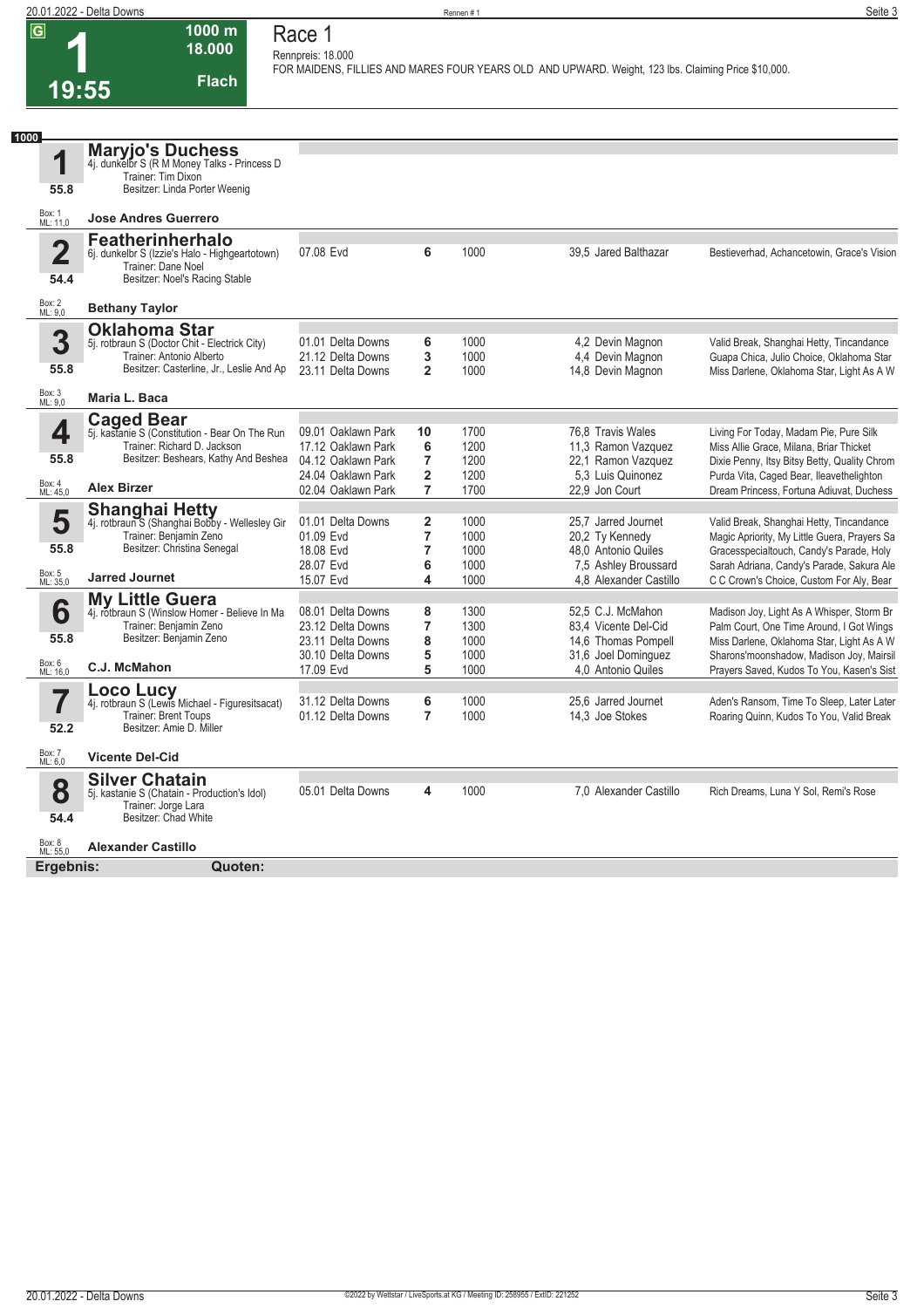**2**

# **Race 2**

**Rennpreis: 15.000**

**1300 m 15.000 Flach**

**FOR FOUR YEAR OLDS AND UPWARD WHICH HAVE NOT WON TWO RACES SINCE JANUARY 20, 2021. Weight, 123 lbs. Claiming Price \$4,000.** 

| 1300                    |                                                                      |                       |                         |      |                         |                                             |
|-------------------------|----------------------------------------------------------------------|-----------------------|-------------------------|------|-------------------------|---------------------------------------------|
|                         | <b>Sonoma Crush</b>                                                  |                       |                         |      |                         |                                             |
| 1                       | 9j. rotbraun H (High Cotton - Alotofappeal)                          | 12.11 Delta Downs     | 4                       | 1300 | 17.9 Alexander Castillo | Mistake Present, Classic Greeley, Paddock   |
|                         | Trainer: Kenneth Westlye                                             | 29.10 Delta Downs     | 1                       | 1300 | 10,4 Alexander Castillo | Sonoma Crush, Trevilion, Broadway Jones     |
| 55.8                    | Besitzer: George Santis                                              | 03.09 Evd             | 6                       | 1100 | 2,1 Diego Saenz         | Crimson Zip, Boston Repo, Broadway Jones    |
|                         |                                                                      | 25.08 Evd             | $\overline{\mathbf{2}}$ | 1200 | 3.1 Kevin Smith         | I'll Raise You, Sonoma Crush, Valyrian      |
| Box: 1<br>ML: 4,0       | <b>Alexander Castillo</b>                                            | 24.07 Evd             | 3                       | 1000 | 15.0 Kevin Smith        | Hooray Austin, Reece's Priority, Sonoma Cr  |
|                         | <b>Masterly</b>                                                      |                       |                         |      |                         |                                             |
| $\overline{\mathbf{2}}$ | 9j. dunkelbr W (Super Saver - Southern Fireba                        | 05.01 Delta Downs     | 8                       | 1300 | 3,5 Timothy Thornton    | Sir Smack, Gentrified, Common Law Cat       |
|                         | Trainer: Karl Broberg                                                | 08.12 Delta Downs     | 1                       | 1300 | 3.0 Timothy Thornton    | Masterly, Krafty Boy, Roux Ga Roux          |
| 54.4                    | Besitzer: Inc. End Zone Athletics                                    | 20.11 Delta Downs     | 3                       | 1000 | 9.6 Paulina Ramirez     | Mr. Priority, Warriors Gem, Masterly        |
|                         |                                                                      | 21.07 Evd             | 7                       | 1100 | 12.0 Kevin Smith        | Set Hut, Homeview, Boston Repo              |
| Box: 2<br>ML: 28,0      | <b>Timothy Thornton</b>                                              | 28.05 Evd             | 6                       | 1300 | 5.6 Kevin Smith         | Fire Blaster, Trevilion, Sandys Blaze       |
|                         | Mr. Shortandsimple<br>5j. rotbraun W (Pioneerof The Nile - Minesave) |                       |                         |      |                         |                                             |
| 3                       |                                                                      | 06.01 Fair Grounds    | 5                       | 1700 | 8.0 Reylu Gutierrez     | Trivista, Blueridge Mountain, Big Falcon Ro |
|                         | Trainer: David C. Gomez                                              | 16.12 Fair Grounds    | 8                       | 1700 | 5.0 Adam Beschizza      | Dictator, Trivista, Call The Colonel        |
| 55.8                    | Besitzer: Barbara Terranova                                          | 30.10 Delaware Park   | 1                       | 1600 | 2,3 Jaime Rodriguez     | Mr. Shortandsimple, Sancocho, Hit The Tic   |
|                         |                                                                      | 08.10 Belmont Park    | 8                       | 1600 | 15.8 Wilmer Garcia      | Regal Quality, Kumar, Marble Moon           |
| Box: 3<br>ML: 5,0       | <b>Joel Dominguez</b>                                                | 19.09 Monmouth Park   | 10                      | 1600 | 39.9 Carlos Hernandez   | Uncle Curly, Fly Fly Away, Heza Kitten      |
|                         | <b>Bet Again</b>                                                     |                       |                         |      |                         |                                             |
| 4                       | 6j. dunkelbr W (Awesome Bet - Savannah's G                           | 30.12 Fair Grounds    | 6                       | 1200 | 15.9 Shane Laviolette   | Too Much Bourbon, Cryptozonic, Rahfees      |
|                         | <b>Trainer: Brent Toups</b>                                          | 01.12 Delta Downs     | 1                       | 1400 | 8.5 Kevin Smith         | Bet Again, Tiz One Fee, Such                |
| 54.4                    | Besitzer: Steve Duhon                                                | 29.10 Delta Downs     | 7                       | 1300 | 7.4 Joe Stokes          | Sonoma Crush, Trevilion, Broadway Jones     |
| Box: 4                  |                                                                      | 14.01 Delta Downs     | 3                       | 1300 | 4.4 Kevin Smith         | Sweeping Edge, Bajan Cash, Bet Again        |
| ML: 6,0                 | <b>Thomas L. Pompell</b>                                             | 22.12 Delta Downs     | 5                       | 1400 | 13.2 Kevin Smith        | Hatties Jewel, Starship Zeus, Chaosmos      |
|                         | <b>Stick</b>                                                         |                       |                         |      |                         |                                             |
| 5                       | 8j. dunkelbr H (Mass Media - Queen Latina)                           | 11.02 Delta Downs     | 8                       | 1000 | 83,2 Antonio Quiles     | Allthewaywithtaye, Oneholylion, Devils Halo |
|                         | Trainer: Jarmondrick J. Broussard                                    | 05.09 Louisiana Downs | 8                       | 1200 | 75.8 Jose Guerrero      | Zypto, Sunset Seven, Flash Attack           |
| 55.8                    | Besitzer: Lindsey Pickett                                            | 30.11 Delta Downs     | 10                      | 1000 | 50.8 Luis Batista       | My Pal Torres, Theboyzdelight, Pepper Prin  |
|                         |                                                                      | 11.07 Evd             | 10                      | 1100 | 92,4 Carlos Marquez     | Hermano T K, It's A Sweet One, Brutus Hug   |
| Box: 5<br>ML: 16,0      | <b>Efigenio Garcia Ruiz</b>                                          | 26.04 Evd             | 9                       | 1300 | 84.7 Jarred Journet     | Eights Wild, Swift Shock, Just Run Skiny Ru |
|                         | <b>Classic Greeley</b>                                               |                       |                         |      |                         |                                             |
| 6                       | 8j. kastanie W (Greeley's Galaxy - Classic Ide)                      | 18.12 Delta Downs     | 8                       | 1600 | 20,7 Casey Fusilier     | Paddock Pick, Summer Appeal, From Now       |
|                         | Trainer: Sr. Dale White                                              | 02.12 Delta Downs     | 9                       | 1300 | 6.8 C.J. McMahon        | Epic, Natealyze, Summer Appeal              |
| 54.4                    | Besitzer: Sr. Dale White                                             | 12.11 Delta Downs     | $\overline{\mathbf{c}}$ | 1300 | 38.8 Pedro Cotto. Jr.   | Mistake Present, Classic Greeley, Paddock   |
|                         |                                                                      | 11.09 Evd             | 7                       | 1600 | 5,1 Pedro Cotto, Jr.    | Thetrashmanscoming, Chop Chop Charlie,      |
| Box: 6<br>ML: 9,0       | <b>Jose Andres Guerrero</b>                                          | 16.07 Evd             | 8                       | 1300 | 19.0 Pedro Cotto. Jr.   | Three Eyed Raven, Laddie Boy, Southern S    |
|                         | <b>Mr Makeithappen</b>                                               |                       |                         |      |                         |                                             |
| 7                       | 7j. grau/bra W (Custom For Carlos - Half A Not                       | 31.12 Delta Downs     | 7                       | 1400 | 43,8 Bethany Taylor     | Queeten, Midnight Revolt, Nippy Red         |
|                         | Trainer: Ricky Demouchet                                             | 16.12 Delta Downs     | 6                       | 1600 | 21,3 Bethany Taylor     | Town Drunk, Buck Dynasty, My Call           |
| 52.2                    | Besitzer: Ricky Joseph Demouchet                                     | 13.11 Delta Downs     | $\overline{7}$          | 1300 | 39,6 Bethany Taylor     | Broadway Jones, Stone Secret, Eternal For   |
|                         | <b>Vicente Del-Cid</b>                                               | 16.04 Delta Downs     | 7                       | 1300 | 10,3 Eguard Tejera      | Whiskey's Gone, King Zippy, Broadway Jon    |
| Box: 7<br>ML: 11,0      |                                                                      | 29.03 Delta Downs     | 5                       | 1300 | 3.6 Equard Tejera       | No Plans, Donna's Court, King Zippy         |
| Ergebnis:               | Quoten:                                                              |                       |                         |      |                         |                                             |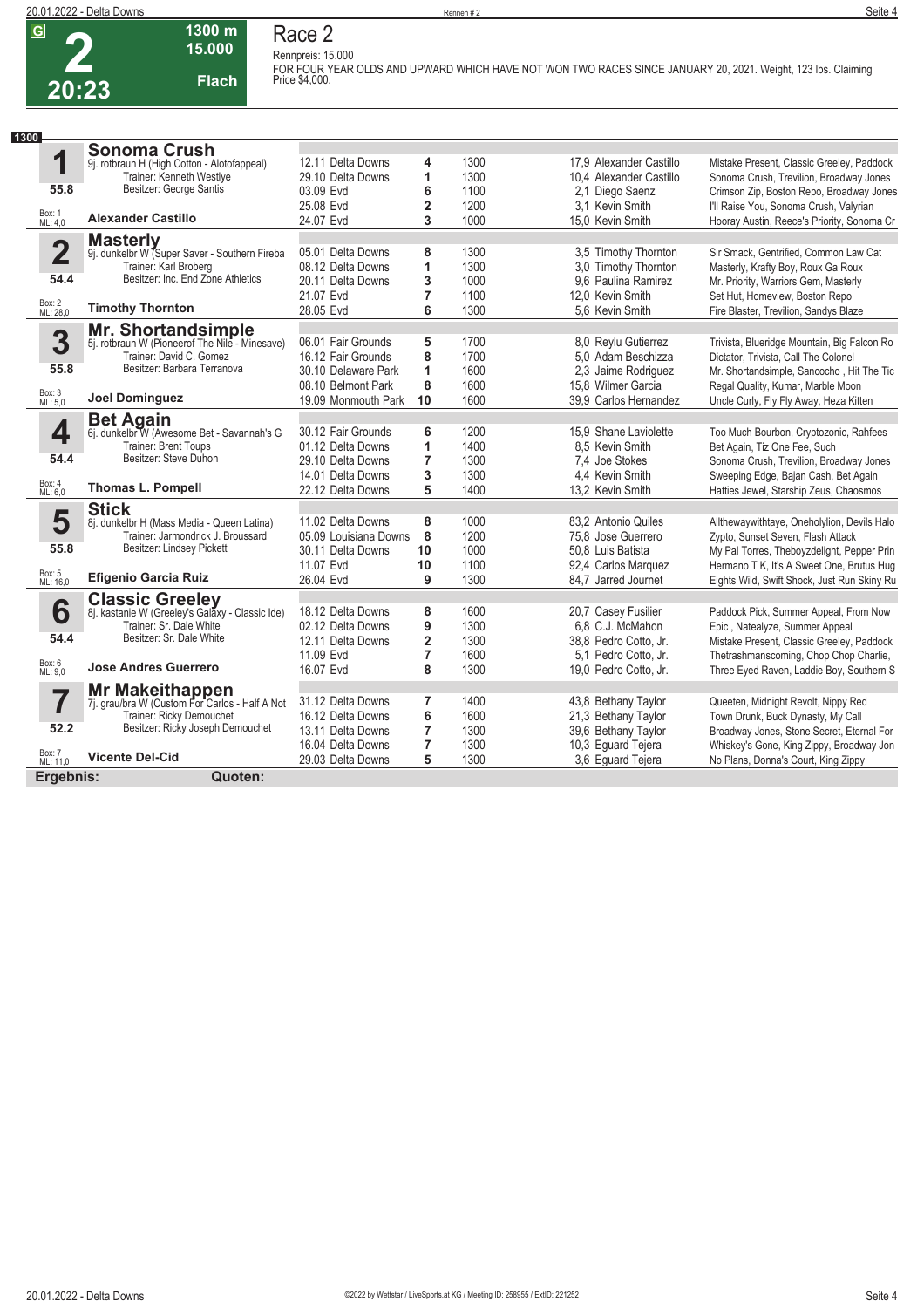**1000 m 25.000** 

**Race 3**

**3 20:51 Flach Rennpreis: 25.000** FOR ACCREDITED LA BRED MAIDENS, FILLIES THREE YEARS OLD WEIGHT, 121 LBS. Claiming Price \$20,000. **1 1000** Box: 1 ML: 9,0 **54.9 Catalina Queen** 3j. kastanie S (Catalina Red - Lovely R R) Trainer: Lee Thomas Besitzer: Elite Thoroughbred Racing Ll **Ashley Broussard 2** Box: 2 ML: 35,0 **52.6 Blue Ridge Romance** 3j. dunkelbr S (Lewis Michael - Top Cat Roma Trainer: Alan Klanfer Besitzer: Blue Ridge Racing **Vicente Del-Cid** 03.12 Delta Downs **3** 1000 7,5 Vicente Del-Cid Knights Sword, Order Up Another, Blue Rid **3** Box: 3 ML: 45,0 **54.9 Boston Belle** 3j. dunkelbr S (El Deal - Casabella) Trainer: Kearney Segura Besitzer: Howard Romero **Joe Stokes** 20.12 Delta Downs **6** 1000 5,5 Casey Fusilier Our Liberina, Mila's Kat, Tricky Mom Knights Sword, Order Up Another, Blue Rid **4** Box: 4 ML: 11,0 **54.9 Say What** 3j. kastanie S (Sum Of The Parts - Perfetta) Trainer: Ronnie P. Ward Besitzer: Ronnie P. Ward **Joel Dominguez** 11.08 Emerald Downs **4** 1200 13,3 Deborah Hoonan Roarified, Our Mrs Weinsteins, Outing Mail<br>12.07 Emerald Downs **6** 1100 12.1 Jorge Rosales Cee The Lady, Birdie Girl, Sicily Grace **6** 1100 12,1 Jorge Rosales Cee The Lady, Birdie Girl, Sicily Grace 08.07 Emerald Downs **6** 1200 21,2 Deborah Hoonan Cahill Cutie, Outing Mail, Lizzy Lass<br>23.06 Emerald Downs 2 1300 9,4 Deborah Hoonan Binky's Sister, Say What, Angel Una 23.06 Emerald Downs **2** 1300 9,4 Deborah Hoonan Binky's Sister, Say What, Angel Unaware<br>1100 27,1 Deborah Hoonan Stolen Forum, Say What, Smiley Mylie 2 1100 27,1 Deborah Hoonan Stolen Forum, Say What, Smiley Mylie **5** Box: 5 ML: 6,0 **54.9 Goodbye Rosie** 3j. grau/bra S (Half Ours - Ms Marigold) Trainer: Brett A. Brinkman Besitzer: John Roven **Thomas L. Pompell 6** Box: 6 ML: 55,0 **54.9 Point Me Out** 3j. grau/bra S (Flashpoint - Dillons Komotion) Trainer: Doris Hebert Besitzer: Doris Hebert **Jose Andres Guerrero** 20.12 Delta Downs **2** 1000 12,3 Vicente Del-Cid My Sweet Sophia, Point Me Out, My Gal Ch **7** Box: 7 ML: 11,0 **54.9 Yes I'm A Lady** 3j. kastanie S (Cameo Appearance - Caddo) Trainer: Donald Melancon Besitzer: Jr. Maxie Wayne Kitchings **Daniel S. Flores 8** Box: 8 ML: 16,0 **54.9 Gotteminabind** 3j. rotbraun S (Bind - Giovanna) Trainer: Jr. Ceburn L. Baker Besitzer: Jr. Ceburn L. Baker **Paulina Ramirez** 07.01 Delta Downs **8** 1000 41,2 Vicente Del-Cid First I've Seen, Lake Marie, Courtly Doc **9** Box: 9 ML: 16,0 **54.9 Katie's C** 3j. rotbraun S (Warrior's Reward - Say Afleet) Trainer: Terry W. Vance Besitzer: Terry W. Vance **Alex Birzer** 07.01 Delta Downs **9** 1000 52.1 Alex Birzer First I've Seen, Lake Marie, Courtly Doc **Ergebnis: Quoten:**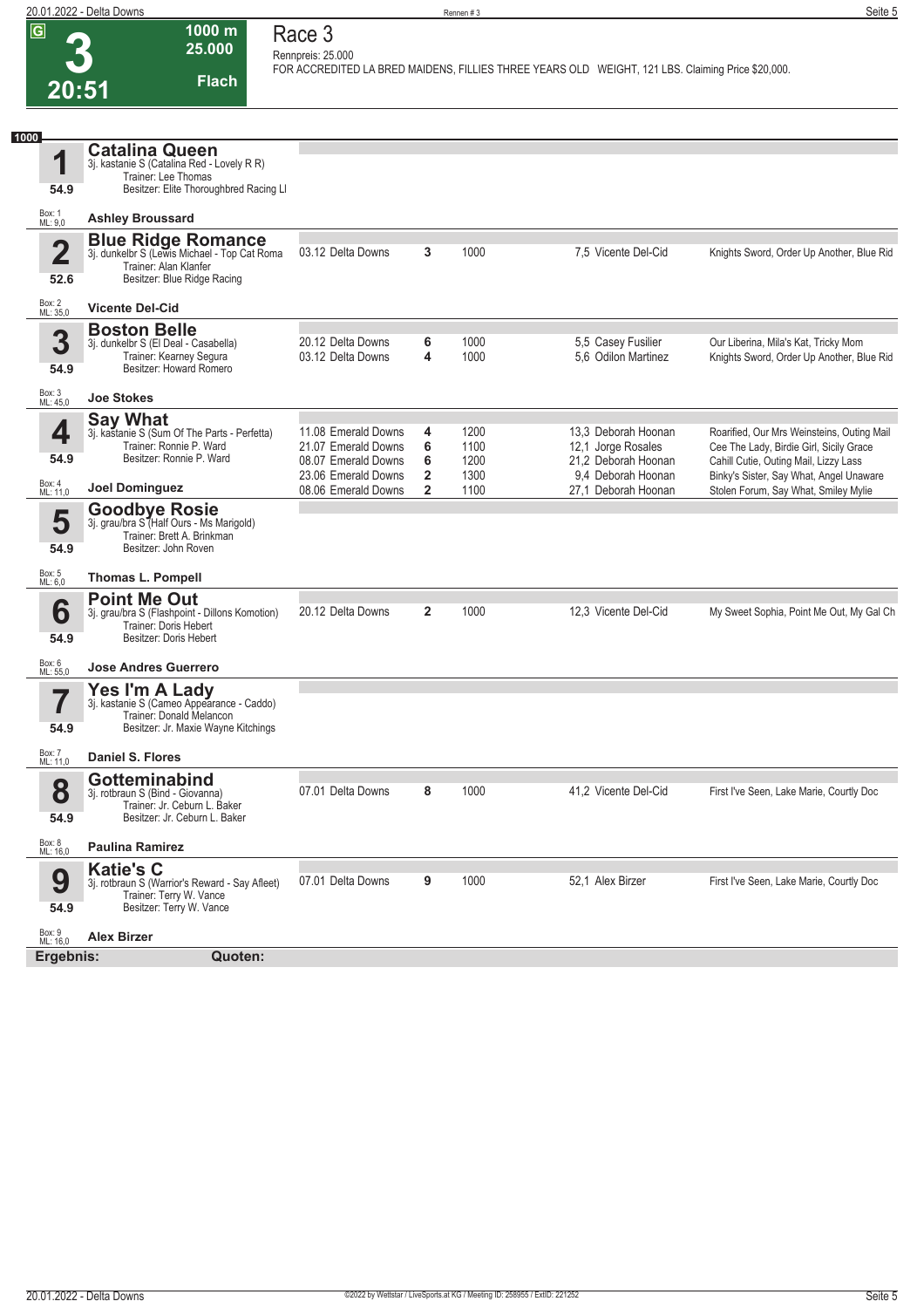## **Race 4 Rennpreis: 42.000**

**1000 m 42.000** 

**Flach**

FOR FILLIES THREE YEARS OLD WHICH HAVE NEVER WON TWO RACES. Weight, 121 lbs. Non-winners Of A Race Since December<br>20 Allowed 3 lbs. (Claiming Races For \$20,000 Or Less Not Considered In Estimating Allowances).

| 1000                            |                                                                                                                                                                |                                                                                        |                       |                                      |                                                                                                                         |                                                                                                                                                                                                                 |
|---------------------------------|----------------------------------------------------------------------------------------------------------------------------------------------------------------|----------------------------------------------------------------------------------------|-----------------------|--------------------------------------|-------------------------------------------------------------------------------------------------------------------------|-----------------------------------------------------------------------------------------------------------------------------------------------------------------------------------------------------------------|
| 1<br>53.5<br>Box: 1<br>ML: 55,0 | <b>Splenda Gail</b><br>3j. grau/bra S (Neolithic - Frost Princess)<br>Trainer: Lonnie Briley<br>Besitzer: Llc Norman Stables<br><b>Kevin Roman</b>             | 12.12 Fair Grounds<br>19.11 Delta Downs<br>28.10 Delta Downs<br>06.08 Evd              | 4<br>4<br>5<br>1      | 1100<br>1600<br>1000<br>1000         | 4,5 Colby Hernandez<br>26,0 Joel Dominguez<br>8.2 Ty Kennedy<br>3.9 Ty Kennedy                                          | Taylor's Secret, Kit Keller, Cypress Queen<br>Free Like A Girl, Sea Level, Mama Said No<br>O'Babe, Madame Jane, Gris Tormenta<br>Splenda Gail, My Friend Amy, Taylors Babe                                      |
|                                 |                                                                                                                                                                |                                                                                        |                       |                                      |                                                                                                                         |                                                                                                                                                                                                                 |
| $\overline{\mathbf{2}}$<br>52.2 | <b>Charlie T</b><br>3j. rotbraun S (My Pal Charlie - That Real Worl<br>Trainer: Lee Thomas<br>Besitzer: Elite Thoroughbred Racing Ll                           | 09.12 Delta Downs                                                                      | 1                     | 1000                                 | 2,6 Ty Kennedy                                                                                                          | Charlie T, Courtly Doc, Scarlet Storm                                                                                                                                                                           |
| Box: 2<br>ML: 7,0               | <b>Ty Kennedy</b>                                                                                                                                              |                                                                                        |                       |                                      |                                                                                                                         |                                                                                                                                                                                                                 |
| 3<br>54.9                       | <b>Roll Baby</b><br>3j. rotbraun S (Into Mischief - Truly Gifted)<br>Trainer: Steven M. Asmussen<br>Besitzer: Heiligbrodt, Corinne, Heiligbro                  | 21.12 Delta Downs<br>03.12 Oaklawn Park<br>28.10 Keeneland                             | 1<br>5<br>5           | 1000<br>1200<br>1200                 | .5 Ty Kennedy<br>4,2 Ramon Vazquez<br>20,9 Ricardo Santana, Jr.                                                         | Roll Baby, Taylors Babe, Sister Sis<br>Hypersport, Firewolves, Ice Orchid<br>Marr Time, Dame Joviale, Tricked Out                                                                                               |
| Box: 3<br>ML: 28,0              | <b>Joel Dominguez</b>                                                                                                                                          |                                                                                        |                       |                                      |                                                                                                                         |                                                                                                                                                                                                                 |
| 4<br>53.5<br>Box: 4             | <b>Cypress Queen</b><br>3j. dunkelbr S (Cairo Prince - Diplomat Lady)<br>Trainer: Ricky Courville<br>Besitzer: Cypress Creek Equine<br><b>Ashley Broussard</b> | 01.01 Fair Grounds<br>12.12 Fair Grounds<br>28.10 Delta Downs<br>06.09 Kd<br>24.06 Evd | 8<br>3<br>6<br>8<br>1 | 1600<br>1100<br>1000<br>1600<br>1000 | 29,0 Ashley Broussard<br>27,7 Ashley Broussard<br>19,8 Ashley Broussard<br>65,3 Colby Hernandez<br>2,6 Ashley Broussard | Dreamworker, Pearl Earring, Sweet N Sass<br>Taylor's Secret, Kit Keller, Cypress Queen<br>O'Babe, Madame Jane, Gris Tormenta<br>Turnerloose, Yin Yang, Verylittlecents<br>Cypress Queen, Serape, Sarah's Golden |
| ML: 9.0                         |                                                                                                                                                                |                                                                                        |                       |                                      |                                                                                                                         |                                                                                                                                                                                                                 |
| 5<br>52.2                       | <b>Won Day</b><br>3j. kastanie S (Time Bandit - Sack O Rocks)<br>Trainer: Allen Landry<br>Besitzer: Llc (Jamie Myers) Myers Hors                               | 31.12 Fair Grounds<br>11.12 Fair Grounds<br>18.11 Delta Downs                          | 4<br>5<br>1           | 1200<br>1200<br>1000                 | 5.3 Brian Hernandez, Jr.<br>11.2 Joe Stokes<br>4.3 Joe Stokes                                                           | Free Like A Girl, Wholelottamo, Serape<br>Buckley Bunny, Free Like A Girl, Medley<br>Won Day, Wupkar, Canada's Customs                                                                                          |
| Box: 5<br>ML: 4,0               | <b>Joe Stokes</b>                                                                                                                                              |                                                                                        |                       |                                      |                                                                                                                         |                                                                                                                                                                                                                 |
| 6<br>53.5                       | <b>Ballerini</b><br>3j. grau/bra S (Bayern - Forever Sunshine)<br>Trainer: Joe O. Duhon<br>Besitzer: Susan Moulton                                             | 12.12 Fair Grounds<br>18.09 Louisiana Downs                                            | 7<br>1                | 1100<br>1000                         | 6.2 Emanuel Nieves<br>9,0 Jorge Guzman                                                                                  | Taylor's Secret, Kit Keller, Cypress Queen<br>Ballerini, Baby It's You, Furka Pass                                                                                                                              |
| Box: 6<br>ML: 13.0              | Jorge Guzman                                                                                                                                                   |                                                                                        |                       |                                      |                                                                                                                         |                                                                                                                                                                                                                 |
| 7<br>53.5                       | <b>Sassy Emma</b><br>3j. rotbraun S (Cupid - Gray Delta)<br><b>Trainer: Benard Chatters</b><br>Besitzer: Llc P. T. Thoroughbreds                               | 17.12 Delta Downs<br>30.10 Delta Downs                                                 | $\overline{2}$<br>1   | 1000<br>1000                         | 4.7 Kevin Smith<br>4.7 Kevin Smith                                                                                      | Miss Jana, Sassy Emma, Flashy Meg<br>Sassy Emma, Perpetuate, Sunisa                                                                                                                                             |
| Box: 7<br>ML: 7,0               | <b>Alex Birzer</b>                                                                                                                                             |                                                                                        |                       |                                      |                                                                                                                         |                                                                                                                                                                                                                 |
| Ergebnis:                       | Quoten:                                                                                                                                                        |                                                                                        |                       |                                      |                                                                                                                         |                                                                                                                                                                                                                 |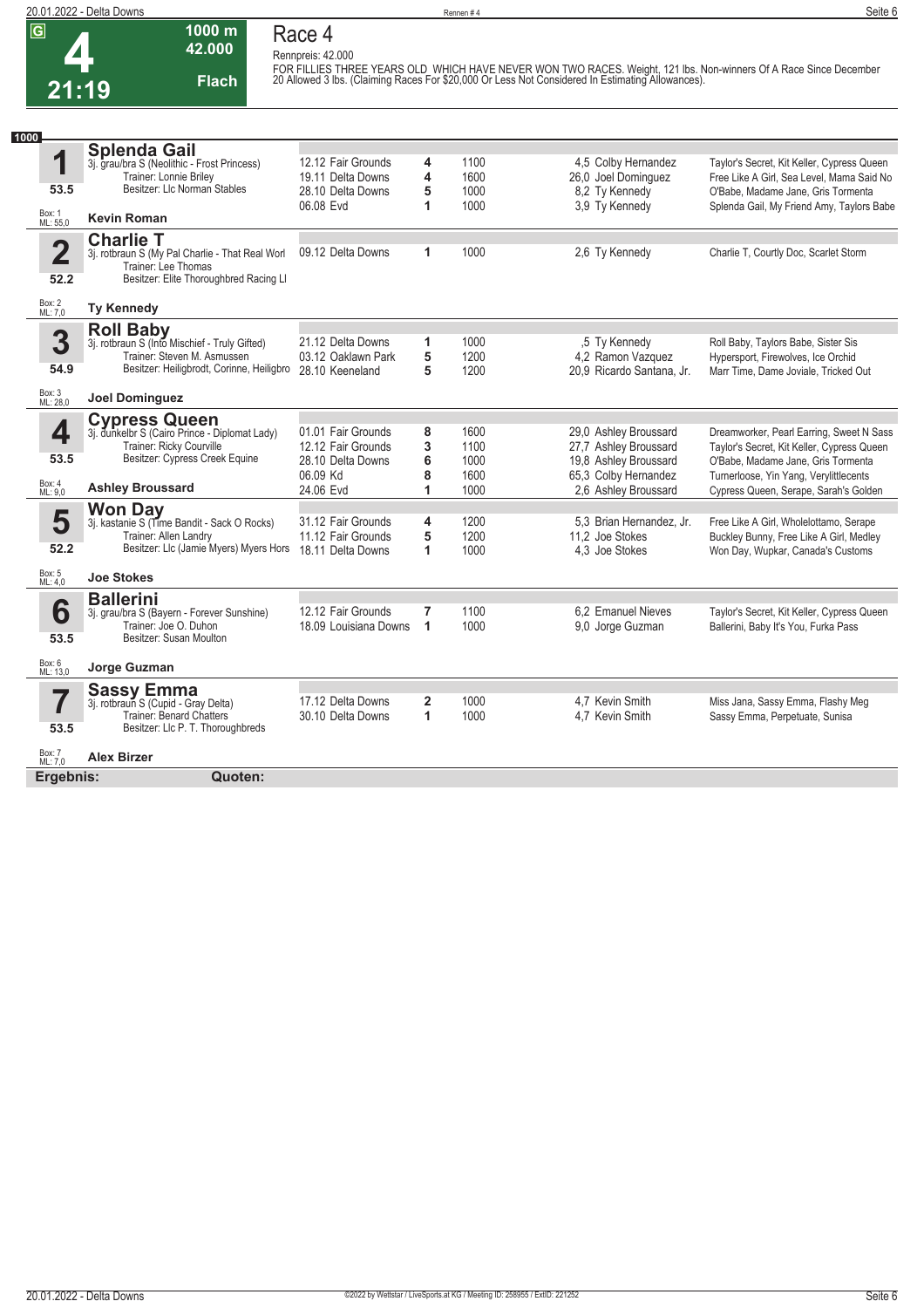| 20.01.2022 - Delta Downs |                  | Rennen#5                                                                                                                            | Seite 7 |
|--------------------------|------------------|-------------------------------------------------------------------------------------------------------------------------------------|---------|
| $\sqrt{G}$<br>_<br>шU.   | 1600 m<br>16.000 | Race 5<br>Rennpreis: 16.000<br>FOR ACCREDITED LA BRED MAIDENS, FOUR YEARS OLD AND UPWARD. Weight, 123 lbs. Claiming Price \$10,000. |         |
| 04.17                    | <b>Flach</b>     |                                                                                                                                     |         |

| 1600               |                                                                      |                                                |                         |              |                                         |                                                                                               |
|--------------------|----------------------------------------------------------------------|------------------------------------------------|-------------------------|--------------|-----------------------------------------|-----------------------------------------------------------------------------------------------|
|                    | <b>Sir Overanalyze</b>                                               |                                                |                         |              |                                         |                                                                                               |
| 1                  | 4j. rotbraun W (Overanalyze - Adaya)                                 | 31.12 Delta Downs                              | $\mathbf{2}$            | 1600         | 3.3 Odilon Martinez                     | Hard Twist, Sir Overanalyze, Windsor Acad                                                     |
| 55.8               | Trainer: Rosa E. Ramirez<br>Besitzer: Juan Carlos Juarez Munoz       | 27.11 Delta Downs                              | $\overline{\mathbf{2}}$ | 1500         | 4.4 Odilon Martinez                     | Counterfeit, Sir Overanalyze, He's A Classic                                                  |
|                    |                                                                      | 14.09 Louisiana Downs                          | $\overline{7}$          | 1500         | 8.6 Emanuel Nieves                      | Brithasgoldencents, Grey Sloan, Shady Gra                                                     |
| Box: 1<br>ML: 3,0  | <b>Alberto Pusac</b>                                                 | 29.08 Louisiana Downs<br>07.08 Louisiana Downs | $\overline{2}$<br>4     | 1100<br>1200 | 3.7 Emanuel Nieves<br>6.3 Carlos Lozada | Custom Sierra, Sir Overanalyze, Priority Poi<br>Mighty Able, Dixieland Music, Priority Points |
|                    | <b>Bassett</b>                                                       |                                                |                         |              |                                         |                                                                                               |
| $\overline{2}$     | 4j. rotbraun W (Court Vision - Pinata)                               | 22.12 Delta Downs                              | 3                       | 1500         | .9 Timothy Thornton                     | Ide Like Hawaii, Zong Tough, Bassett                                                          |
|                    | Trainer: Eduardo Ramirez                                             | 17.11 Cd                                       | 5                       | 1200         | 30.1 Jon Court                          | Gunduz, Steely Danza, Loot The Moon                                                           |
| 55.8               | Besitzer: Sandy Badeaux                                              | 29.10 Keeneland                                | 5                       | 1400         | 26.7 Jon Court                          | Brother Brad, Biko, Contractor Bill                                                           |
| <b>Box: 2</b>      |                                                                      | 15.10 Keeneland                                | 3                       | 1200         | 10.5 Jon Court                          | Road Bible, Myuddermamasapaint, Bassett                                                       |
| ML: 4.0            | <b>Joel Dominguez</b>                                                | 30.09 Cd                                       | 5                       | 1400         | 36.4 Jon Court                          | B Maker, Road Bible, Hex                                                                      |
|                    | Sweetsweetsong                                                       |                                                |                         |              |                                         |                                                                                               |
| 3                  | 4j. grau/bra W (Zong - Sweetsweetcaroline)                           | 05.01 Delta Downs                              | 6                       | 1400         | 96,3 Thomas Pompell                     | A Star Is Born Now, Putthehammerdown, BI                                                      |
| 55.8               | Trainer: Judy Beavin<br>Besitzer: Judy Beavin                        | 10.11 Delta Downs                              | 10                      | 1400         | 27.7 Kevin Roman                        | Shack Partout, Counterfeit, Oscar Choice                                                      |
|                    |                                                                      | 13.10 Delta Downs<br>12.09 Louisiana Downs     | 8<br>6                  | 1600<br>1200 | 2.4 Joe Stokes<br>61,6 Odilon Martinez  | Unbridled Pulpit, Actifdash, Kasens Train                                                     |
| Box: 3<br>ML: 16,0 | <b>Thomas L. Pompell</b>                                             |                                                |                         |              |                                         | Our Blue Jay, Speedofthespeed, A Star Is B                                                    |
|                    | <b>He's A Classic</b>                                                |                                                |                         |              |                                         |                                                                                               |
| 4                  | 5j. kastanie W (Chatain - Classic Angel)                             | 21.12 Delta Downs                              | 8                       | 1300         | 5.9 Alexander Castillo                  | Brewster, Sassy's Prospector, High Priority                                                   |
|                    | Trainer: Jorge Lara                                                  | 27.11 Delta Downs                              | 3                       | 1500         | 12.1 Alexander Castillo                 | Counterfeit, Sir Overanalyze, He's A Classic                                                  |
| 55.8               | Besitzer: Chad White                                                 | 22.10 Delta Downs                              | 9                       | 1000         | 35.8 Alexander Castillo                 | Dixieland Music, Lucky Big Daddy, Spirit So                                                   |
|                    |                                                                      | 21.09 Louisiana Downs                          | $\overline{7}$          | 1200         | 13.0 Alexander Castillo                 | Yoakam, Oscar Choice, Dixieland Music                                                         |
| Box: 4<br>ML: 55,0 | <b>Alexander Castillo</b>                                            | 11.09 Louisiana Downs                          | $\overline{2}$          | 1000         | 11,3 Jose Guerrero                      | Crown Rocket, He's A Classic, Kitkat Kitten                                                   |
|                    |                                                                      |                                                |                         |              |                                         |                                                                                               |
| 5                  | <b>Thisguycanfly</b><br>4j. dunkelbr W (Interactif - Valiant Vision) | 03.01 Fair Grounds                             | 8                       | 1670         | 20,6 Jose Riquelme                      | Ciroc O Clock, Mista Valentine, Joeboy                                                        |
|                    | Trainer: Donald Melancon                                             | 28.11 Fair Grounds                             | 9                       | 1200         | 10,9 Angel Suarez                       | K T's Jilted Groom, Grey Sloan, R And R St                                                    |
| 55.8               | Besitzer: Donald Melancon                                            | 21.09 Louisiana Downs                          | 5                       | 1200         | 2.2 Jose Guerrero                       | Yoakam, Oscar Choice, Dixieland Music                                                         |
| Box: 5<br>ML: 16,0 | <b>Jose Andres Guerrero</b>                                          | 29.08 Louisiana Downs                          | $\overline{\bf{4}}$     | 1100         | 4,3 Jose Guerrero                       | Custom Sierra, Sir Overanalyze, Priority Poi                                                  |
|                    | <b>Sodbuster</b>                                                     |                                                |                         |              |                                         |                                                                                               |
| 6                  | 4j. dunkelbr W (Lone Star Special - Stella Hey                       | 22.12 Delta Downs                              | 7                       | 1500         | 8.0 Alexander Castillo                  | Ide Like Hawaii, Zong Tough, Bassett                                                          |
|                    | <b>Trainer: Rafael Gomez</b>                                         | 06.11 Delta Downs                              | 6                       | 1300         | 83,5 Efigenio Ruiz                      | Funny Actor, Paralissfrmanalyss, Poseidon                                                     |
| 55.8               | Besitzer: Gomez, Rafael And Martinez,                                | 11.09 Louisiana Downs                          | 6                       | 1000         | 4.8 Joel Dominguez                      | Crown Rocket, He's A Classic, Kitkat Kitten                                                   |
| Box: 6             |                                                                      | 27.07 Louisiana Downs                          | 9                       | 1500         | 12,0 Jorge Guzman                       | Vision Of Angels, Mighty Able, Kingprin                                                       |
| ML: 7.0            | <b>Kevin Roman</b>                                                   | 04.07 Louisiana Downs                          | 6                       | 1600         | 15,2 Jorge Guzman                       | Two Chips, Mighty Able, Kingprin                                                              |
| 7                  | <b>Kasens Train</b>                                                  |                                                |                         |              |                                         |                                                                                               |
|                    | 4j. dunkelbr W (Nownownow - Bienheureux)                             | 20.11 Delta Downs                              | 4                       | 1600         | 9.1 C.J. McMahon                        | So Brave, Marvins Gold, Symbol Azteca                                                         |
|                    | Trainer: Alex De Beauville                                           | 13.10 Delta Downs                              | 3                       | 1600         | 3.7 Emanuel Nieves                      | Unbridled Pulpit, Actifdash, Kasens Train                                                     |
| 55.8               | Besitzer: Alex De Beauville                                          | 24.08 Louisiana Downs                          | $\overline{2}$          | 1670         | 4,2 Carlos Lozada                       | Oregon County, Kasens Train, Symbol Azte                                                      |
| Box: 7<br>ML: 5,0  | C.J. McMahon                                                         | 02.08 Louisiana Downs                          | $\overline{\mathbf{4}}$ | 1670         | 1.6 Carlos Lozada                       | Gotta A. P. B., Captain Noble, Oregon Coun                                                    |
|                    |                                                                      | 26.06 Louisiana Downs                          | 4                       | 1400         | 11.1 Emanuel Nieves                     | Tyler's Admiral, Spirit Soul, Sir Overanalyze                                                 |
| Ergebnis:          | Quoten:                                                              |                                                |                         |              |                                         |                                                                                               |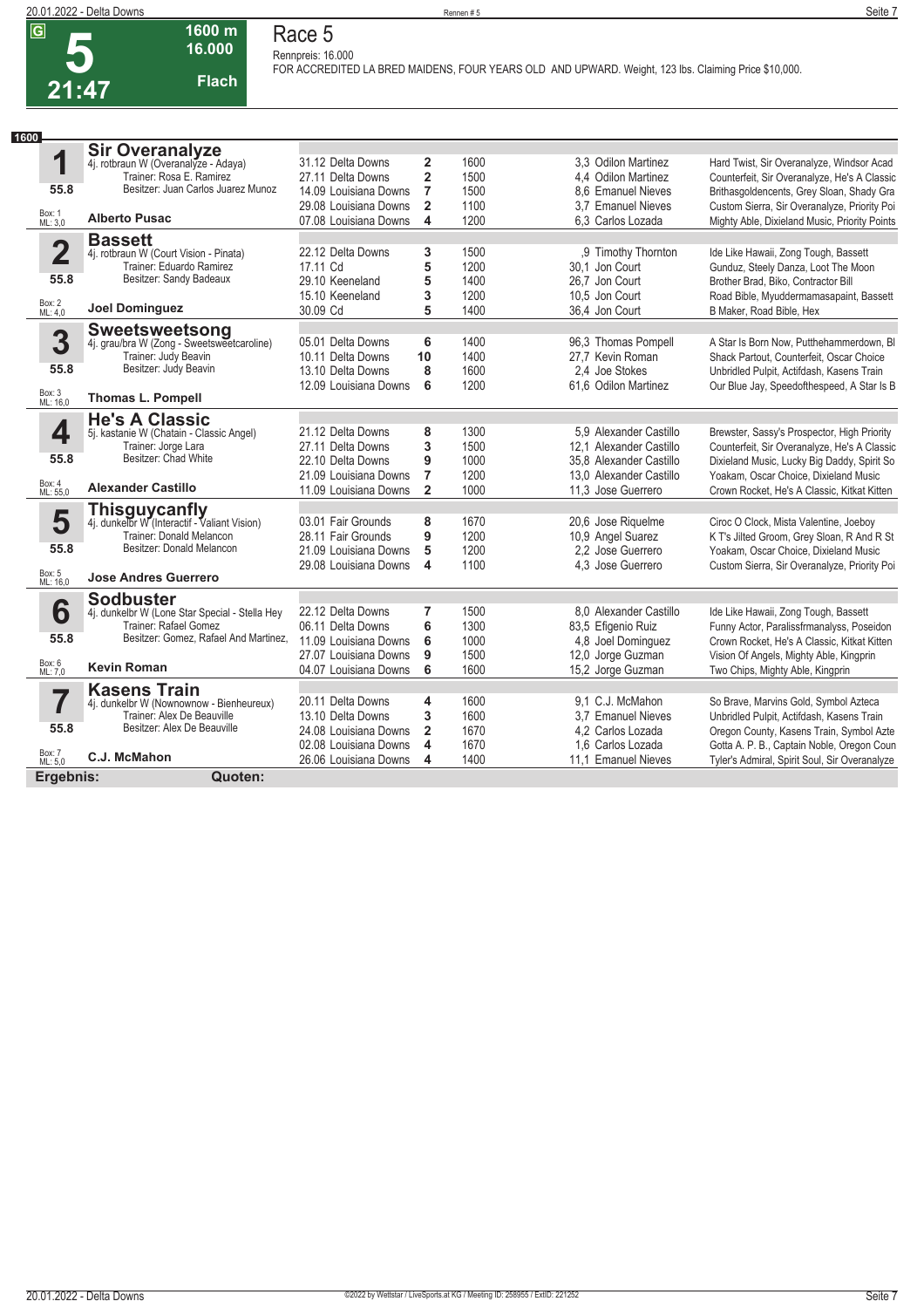**Race 6 Rennpreis: 16.000**

**6 22:15**

## **16.000 Flach**

**1600 m**

**FOR FOUR YEAR OLDS AND UPWARD WHICH HAVE NEVER WON TWO RACES. Weight, 123 lbs. Claiming Price \$5,000.** 

| 1600                           |                                                                          |                                            |                         |              |                                            |                                                                  |
|--------------------------------|--------------------------------------------------------------------------|--------------------------------------------|-------------------------|--------------|--------------------------------------------|------------------------------------------------------------------|
|                                | <b>Spirit Soul</b>                                                       |                                            |                         |              |                                            |                                                                  |
| 1                              | 4j. rotbraun W (San Pablo - Star Forty Nine)                             | 30.12 Delta Downs                          | 1                       | 1300         | 1.7 Alex Birzer                            | Spirit Soul, Zongland, Unspoken Memories                         |
|                                | Trainer: Timothy E. Martin                                               | 02.12 Delta Downs                          | 3                       | 1600         | 30,0 Hugo Torres                           | Poseidon Wrath, Windsor Academy, Spirit S                        |
| 55.8                           | Besitzer: Elvin Martinez                                                 | 11.11 Delta Downs                          | 5                       | 1000         | 9,7 Hugo Torres                            | Brad Eye, Ima Sunny Song, Coach Hudson                           |
|                                |                                                                          | 22.10 Delta Downs                          | 3                       | 1000         | 5.3 Daniel Flores                          | Dixieland Music, Lucky Big Daddy, Spirit So                      |
| Box: 1<br>ML: 16,0             | <b>Alex Birzer</b>                                                       | 19.09 Louisiana Downs                      | 3                       | 1300         | 5,5 Alexander Castillo                     | Perfectomundo, Cyber Gun, Spirit Soul                            |
|                                | Oplin                                                                    |                                            |                         |              |                                            |                                                                  |
| $\overline{\mathbf{2}}$        | 5j. kastanie W (The Hunk - Fantastic Finish)                             | 06.12 Remington Park                       | 4                       | 1700         | 18,5 Obed Sanchez                          | Excalibur Ridge, Flat Out Avenger, Papa Ju                       |
|                                | Trainer: Rosa E. Ramirez                                                 | 11.11 Remington Park                       | 8                       | 1200         | 84,6 Iram Diego                            | Gold Endeavor, Darylslittlediablo, Haley's St                    |
| 55.8                           | Besitzer: Rosa Elena Ramirez                                             | 20.09 Louisiana Downs                      | 4                       | 1200         | 16,5 Alfredo Contreras                     | Rockdale, Max Bet, Robtadi Storm                                 |
|                                |                                                                          | 15.01 Sam Houston                          | 1                       | 1200         | 11.6 Alfredo Contreras                     | Oplin, Wild Dancer, My Congrats                                  |
| Box: 2<br>ML: 16,0             | <b>Alberto Pusac</b>                                                     | 17.11 Remington Park                       | 6                       | 1200         | 33,6 Obed Sanchez                          | Muni Muni Slew, U S Hero, El Chocolate                           |
|                                | <b>Real Brave</b>                                                        |                                            |                         |              |                                            |                                                                  |
| 3                              | 5j. dunkelbr W (Real Solution - Brave Fleet)                             | 06.01 Delta Downs                          | 4                       | 1670         | 4.7 Alberto Pusac                          | Getcha, Range Of Motion, The Thimble                             |
|                                | Trainer: Jr. Ceburn L. Baker                                             | 17.12 Delta Downs                          | 7                       | 1400         | 9.2 Vicente Del-Cid                        | Shanghai Brother, Minister's Medal, Pleasan                      |
| 54.4                           | Besitzer: Jr. Ceburn L. Baker                                            | 08.12 Delta Downs                          | 8                       | 1600         | 46,1 Alberto Pusac                         | Tensas Toddy, Outlaw X., Toe Bandit                              |
|                                |                                                                          | 27.11 Delta Downs                          | 4                       | 1400         | 8.6 Alberto Pusac                          | Rare Strain, Chief Cheetah, Tyler's Admiral                      |
| Box: 3<br>ML: 11,0             | <b>Paulina Ramirez</b>                                                   | 05.11 Delta Downs                          | 8                       | 1400         | 52,2 Alberto Pusac                         | Egeauxtism, Toe Bandit, Saber Run                                |
|                                |                                                                          |                                            |                         |              |                                            |                                                                  |
| 4                              | <b>The Big Irishman</b><br>4j. grau/bra W (Hat Trick - Mizzcan'tbewrong) | 06.01 Delta Downs                          | 8                       | 1670         |                                            | 12,5 Christopher Conway, Jr Getcha, Range Of Motion, The Thimble |
|                                | Trainer: John Bernard                                                    | 11.12 Delta Downs                          | 4                       | 1700         | 4.3 Jose Guerrero                          | Macho Mark, Gottatakehimto, Michael's Bad                        |
| 55.8                           | Besitzer: Broussard, Keith And Brouss                                    | 23.11 Delta Downs                          | 5                       | 1700         | 12,8 Jose Guerrero                         | Last To Know, Macho Mark, Flamin Fire                            |
|                                |                                                                          | 10.11 Delta Downs                          | 5                       | 1500         | 6.2 Jose Guerrero                          | Sobek, Rock On Cowboy, Flamin Fire                               |
| Box: 4<br>ML: 16,0             | <b>Jose Andres Guerrero</b>                                              | 27.10 Delta Downs                          | $\overline{2}$          | 1600         | 11.4 Jose Guerrero                         | Callthewolfe, The Big Irishman, Slow                             |
|                                |                                                                          |                                            |                         |              |                                            |                                                                  |
| 5                              | <b>Party Of Fifteen</b><br>4j. rotbraun W (Union Rags - Dream About)     | 11.12 Remington Park                       | 7                       | 1200         | 32,5 Obed Sanchez                          | Past Visions, Winners Luck, Keesawah                             |
|                                | Trainer: Edward L. Cox                                                   | 19.11 Remington Park                       | $\overline{7}$          | 1670         | 6.0 Jose Alvarez                           | Empire Of The Nile, Nautical Moon, E Z Tap                       |
| 55.8                           | <b>Besitzer: Geral Dewitt</b>                                            | 23.10 Remington Park                       | 6                       | 1600         | 9.7 Jose Alvarez                           | Descent, Nautical Moon, Empire Of The Nile                       |
|                                |                                                                          | 09.09 Remington Park                       | 1                       | 1670         | 8 David Cabrera                            | Party Of Fifteen, Initiator, Hearoseoneaster                     |
| Box: 5<br>ML: 9,0              | C.J. McMahon                                                             | 21.06 Lone Star                            | 7                       | 1400         | 4.1 Leandro Goncalves                      | Remember Me Tony, Zipster, B W P Special                         |
|                                |                                                                          |                                            |                         |              |                                            |                                                                  |
|                                | <b>Flamin Fire</b>                                                       |                                            |                         |              |                                            |                                                                  |
| 6                              | 6j. dunkelbr W (Fan The Flame - Hermanus)<br>Trainer: Phillip Mark Dison | 23.11 Delta Downs                          | 3<br>3                  | 1700<br>1500 | 5,4 Thomas Pompell<br>12,4 Vicente Del-Cid | Last To Know, Macho Mark, Flamin Fire                            |
| 55.8                           | Besitzer: Llc Indian Creek Thoroughbre                                   | 10.11 Delta Downs<br>05.09 Louisiana Downs | 6                       | 1600         |                                            | Sobek, Rock On Cowboy, Flamin Fire                               |
|                                |                                                                          |                                            | 3                       | 1670         | 7,4 Odilon Martinez                        | Thirtysix G's, Rockdale, Les Paul                                |
| Box: 6<br>ML: 6,0              | <b>Thomas L. Pompell</b>                                                 | 12.07 Louisiana Downs<br>18.06 Evd         | 6                       | 1400         | 4.1 Odilon Martinez<br>5,3 Alexis Batista  | U Complete Me, War Rogue, Flamin Fire                            |
|                                |                                                                          |                                            |                         |              |                                            | Run Away Son, Captainontherocks, Secret                          |
|                                | <b>Chief Alpha</b>                                                       |                                            |                         |              |                                            |                                                                  |
| 7                              | 4j. kastanie H (Jack Milton - Day Is Done)                               | 08.01 Fair Grounds                         | 6                       | 1600         | 23,2 Carlos Marquez                        | Citadel, Groom Lake, Zoffa                                       |
| 55.8                           | Trainer: Kenneth Westlye<br>Besitzer: Sang Bae Kim                       | 18.12 Fair Grounds                         | 9                       | 1700         | 12,9 Wallynette Rodriguez                  | East Lex, Ultimate Irony, Zoffa                                  |
|                                |                                                                          | 02.10 Delaware Park                        | 5                       | 1500         | 3.7 John Bisono                            | Souper Energizer, Who's Counting, Lucky A                        |
| Box: 7<br>ML: 35,0             | <b>Wallynette Rodriguez</b>                                              | 18.09 Delaware Park                        | 1                       | 1500         | 2.9 John Bisono                            | Chief Alpha, Awesummer, Hodler                                   |
|                                |                                                                          | 26.08 Delaware Park                        | $\overline{\mathbf{2}}$ | 1670         | 8,3 John Bisono                            | Borgobythesea, Chief Alpha, Jaquavious                           |
|                                | <b>Range Of Motion</b>                                                   |                                            |                         |              |                                            |                                                                  |
| 8                              | 5j. rotbraun W (More Than Ready - Rigorously                             | 06.01 Delta Downs                          | 2                       | 1670         | 15.6 Vicente Del-Cid                       | Getcha, Range Of Motion, The Thimble                             |
| 53.5                           | Trainer: Jorge Lara<br>Besitzer: Chrystal Lacomb                         | 22.12 Delta Downs                          | 8                       | 1600         | 15.1 Odilon Martinez                       | Diside, The Thimble, Runner                                      |
|                                |                                                                          | 01.12 Delta Downs                          | 4                       | 1300         | 12,4 Odilon Martinez                       | Sailing Jett, Max Bet, Yank Crime                                |
| Box: 8<br>ML: 6,0              | <b>Vicente Del-Cid</b>                                                   | 24.07 Louisiana Downs                      | 6                       | 1500         | 10,0 Odilon Martinez                       | Cajuns Golden Pond, Hog Wild, My Sugar T                         |
|                                |                                                                          | 03.07 Louisiana Downs                      | $\mathbf{2}$            | 1670         | 1,3 Brianne Culp                           | Listen To Rose, Range Of Motion, U Compl                         |
|                                | <b>The Thimble</b>                                                       |                                            |                         |              |                                            |                                                                  |
| 9                              | 4j. rotbraun W (Tale Of Ekati - Scarlet Tribute)                         | 06.01 Delta Downs                          | 3                       | 1670         | 2,1 Timothy Thornton                       | Getcha, Range Of Motion, The Thimble                             |
|                                | Trainer: Karl Broberg                                                    | 22.12 Delta Downs                          | 2                       | 1600         | 1,0 Timothy Thornton                       | Diside, The Thimble, Runner                                      |
| 54.4                           | Besitzer: Inc. End Zone Athletics                                        | 27.11 Delta Downs                          | 2                       | 1400         | ,3 Timothy Thornton                        | Aligned Interest, The Thimble, Gottatakehim                      |
|                                |                                                                          | 20.10 Delta Downs                          | 2                       | 1300         | 5,5 Joel Dominguez                         | Grey Rogue, The Thimble, Yank Crime                              |
| Box: 9<br>ML: 45,0             | <b>Timothy Thornton</b>                                                  | 03.09 Evd                                  | 3                       | 1400         | 13,8 Joel Dominguez                        | Custom Kat, Relax Town, The Thimble                              |
|                                | <b>Flat Out Freed</b>                                                    |                                            |                         |              |                                            |                                                                  |
| 1<br>$\boldsymbol{\mathrm{U}}$ | 5j. kastanie W (Flat Out - Comfit)                                       | 30.12 Delta Downs                          | 10                      | 1300         | 78,5 Jose Guerrero                         | Rock On Cowboy, Robtadi Storm, Leyton's                          |
|                                | Trainer: Isai V. Gonzalez                                                | 24.11 Delta Downs                          | 9                       | 1000         | 41.0 Vicente Del-Cid                       | Nosbor, One Proud Boy, On Tilt                                   |
| 55.8                           | Besitzer: Cavello Veloce Stables                                         | 04.11 Delta Downs                          | 10                      | 1300         | 70,6 Gerard Melancon                       | Shar's Treasure, Sailing Jett, Tap Attack                        |
|                                |                                                                          | 14.10 Delta Downs                          | 6                       | 1000         | 32,9 Gerard Melancon                       | Last Appeal, On Tilt, Cool Fire                                  |
| Box: 10<br>ML: 21,0            | <b>Efigenio Garcia Ruiz</b>                                              | 28.08 Prairie Meadows                      | 1                       | 1200         | 8,1 Ken Tohill                             | Flat Out Freed, Bottomless, Roger P                              |
| Ergebnis:                      | Quoten:                                                                  |                                            |                         |              |                                            |                                                                  |
|                                |                                                                          |                                            |                         |              |                                            |                                                                  |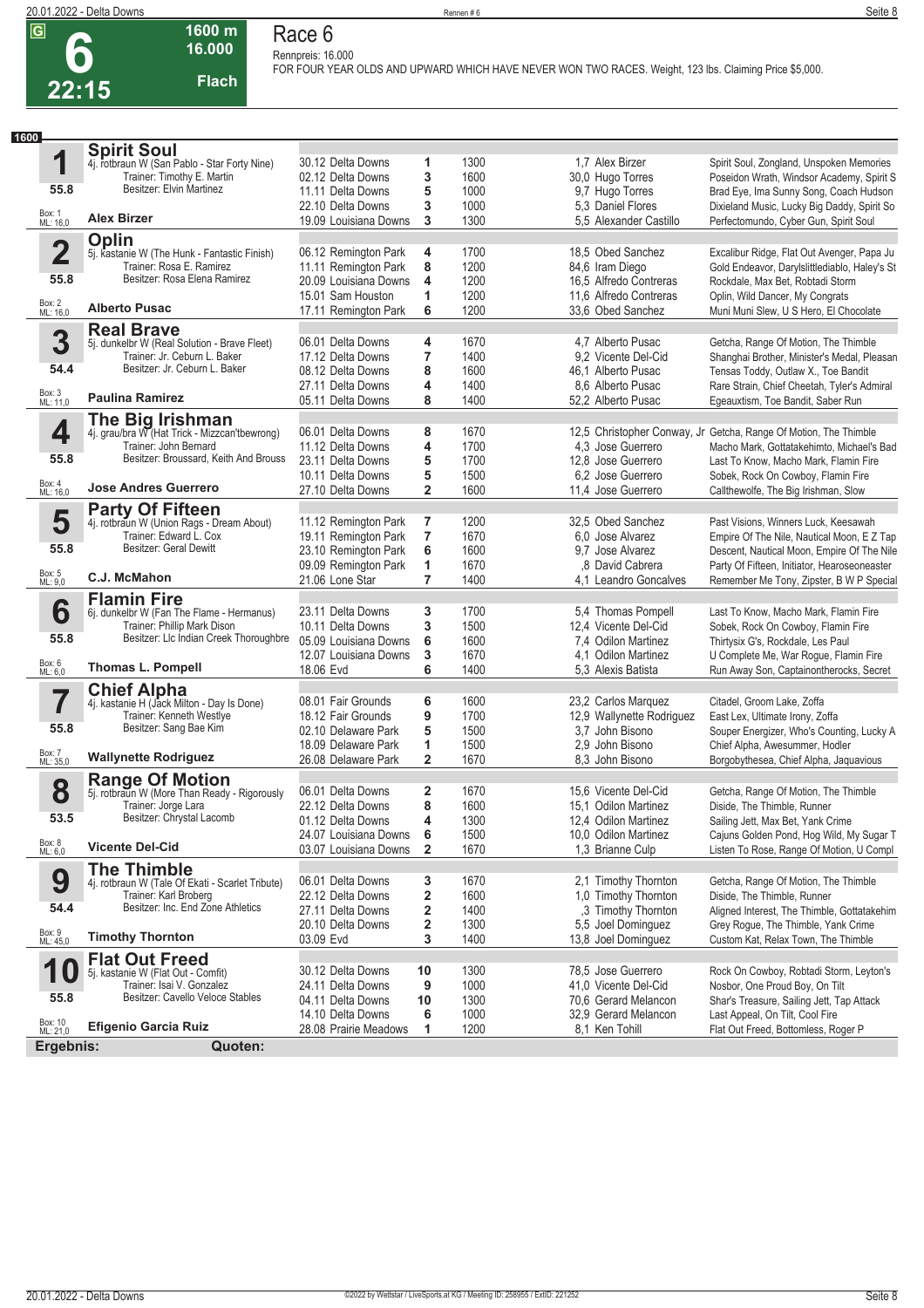

# **Race 7**

**1000 m 42.000** 

**Flach**

**Rennpreis: 42.000**

FOR ACCREDITED LA BRED FILLIES AND MARES FOUR YEARS OLD. AND UPWARD WHICH HAVE NOT WON TWO RACES OTHER<br>THAN MAIDEN, CLAIMING, WAIVER CLAIMING, STARTER, OR TRIAL OR WHICH HAVE NEVER WON THREE RACES. Weight, 123<br>Ibs. Non-w

| 1000                    |                                                                       |                       |                         |      |                          |                                              |
|-------------------------|-----------------------------------------------------------------------|-----------------------|-------------------------|------|--------------------------|----------------------------------------------|
|                         | <b>Sweet Prayers</b><br>7j. rotbraun S (Songandaprayer - Sweet Citize |                       |                         |      |                          |                                              |
| 1                       |                                                                       | 29.12 Delta Downs     | 4                       | 1400 | 3,6 Timothy Thornton     | Eileen Alexandra, Bellamy Cay, Georgia Da    |
|                         | Trainer: Karl Broberg                                                 | 21.12 Delta Downs     | 2                       | 1600 | 7,0 Timothy Thornton     | Lady Frosted, Sweet Prayers, Whipum Nae      |
| 54.4                    | Besitzer: Inc. End Zone Athletics                                     | 28.10 Delta Downs     | $\overline{\mathbf{c}}$ | 1000 | 1,2 Timothy Thornton     | Condesa's Handmaid, Sweet Prayers, Miss      |
|                         |                                                                       | 14.10 Delta Downs     | 1                       | 1600 | 1,5 Timothy Thornton     | Sweet Prayers, Glory To Me, Miss Kennedy     |
| Box: 6<br>ML: 45,0      | <b>Timothy Thornton</b>                                               | 10.09 Evd             | $\overline{2}$          | 1400 | 1,4 Timothy Thornton     | Opps My Bad, Sweet Prayers, Onetwomany       |
|                         | <b>Sucre</b>                                                          |                       |                         |      |                          |                                              |
| A<br>4                  | 6j. dunkelbr S (Mass Media - La Misma)                                | 06.01 Delta Downs     | 7                       | 1300 | 3,2 Timothy Thornton     | Seven Jewels, Madison's Place, Gee Gee       |
|                         | Trainer: Karl Broberg                                                 | 17.12 Delta Downs     | 1                       | 1600 | Timothy Thornton         | Sucre, Storied Trip, Silver Siren            |
| 54.4                    | Besitzer: Inc. End Zone Athletics                                     | 27.11 Delta Downs     | 1                       | 1300 | 6,8 Timothy Thornton     | Sucre, Madison's Place, Blazing Charm        |
|                         |                                                                       | 04.11 Delta Downs     | 1                       | 1600 | ,9 Timothy Thornton      | Sucre, Kris T., Sebs Princess                |
| Box: 7<br>ML: 45,0      | <b>Timothy Thornton</b>                                               | 23.10 Delta Downs     | $\overline{2}$          | 1600 | 5,1 Timothy Thornton     | Georgia Dawn, Sucre, Kris T.                 |
|                         | <b>Dixie Lady</b>                                                     |                       |                         |      |                          |                                              |
| $\overline{\mathbf{2}}$ | 6j. rotbraun S (Yankee Gentleman - Levee Bre                          | 15.12 Delta Downs     | 1                       | 1000 | 2.0 Kevin Roman          | Dixie Lady, Itsnotmyjob, Shades Of Truth     |
|                         | Trainer: Samuel Breaux                                                | 05.11 Delta Downs     | 1                       | 1000 | 2.8 Kevin Roman          | Dixie Lady, Isolation, Romantic Beast        |
| 54.4                    | Besitzer: Marc And Jill Winston                                       | 04.07 Louisiana Downs | 6                       | 1100 | 4,1 Kody Kellenberger    | Strong Beauty, Xairo, Oretta                 |
|                         |                                                                       | 13.05 Evd             | 1                       | 1000 | 1.0 Joe Stokes           | Dixie Lady, G's Squeeze, Miss Underrated     |
| Box: 1<br>ML: 7,0       | Kevin Roman                                                           | 13.04 Delta Downs     | 5                       | 1000 | 3,5 Diego Saenz          | Lady Hopper, Afleet Moon, My Sister Annett   |
|                         | <b>Paisley Cross</b>                                                  |                       |                         |      |                          |                                              |
| 3                       | 4j. rotbraun S (Yankee Gentleman - Iknowuthi                          | 08.01 Delta Downs     | 1                       | 1000 | 2.5 Thomas Pompell       | Paisley Cross, Goodnight Gracie, D'wild Bar  |
|                         | Trainer: Brett A. Brinkman                                            | 16.12 Delta Downs     | 1                       | 1000 | 3.9 Thomas Pompell       | Paisley Cross, Brave City Girl, She's My Pri |
| 55.8                    | Besitzer: Brett A. Brinkman                                           | 13.11 Delta Downs     | 4                       | 1000 | 13,0 Alex Birzer         | Track Smart, Steph's Spirit, Brave City Girl |
|                         |                                                                       | 10.06 Evd             | 6                       | 1000 | 4,2 Joel Dominguez       | American Rebel, Building Home, Expect Ou     |
| Box: 2<br>ML: 35,0      | Thomas L. Pompell                                                     | 14.05 Evd             | 4                       | 1000 | 4,6 Ashley Broussard     | Rockin Sunday, Sweet Prayers, Noon's Bab     |
|                         | <b>Track Smart</b>                                                    |                       |                         |      |                          |                                              |
| 4                       | 4j. grau/bra S (Half Ours - Zippit Honey)                             | 01.01 Delta Downs     | 2                       | 1000 | 4.8 Jose Guerrero        | Harlons Commision, Track Smart, Wild Mall    |
|                         | Trainer: Isai V. Gonzalez                                             | 11.12 Delta Downs     | 1                       | 1000 | 2.7 Jose Guerrero        | Track Smart, D'wild Baroness, Lady Be Gon    |
| 54.4                    | Besitzer: Garald W. Wollesen                                          | 23.11 Delta Downs     | 3                       | 1000 | 2.1 Jose Guerrero        | Itsnotmyjob, D'wild Baroness, Track Smart    |
|                         |                                                                       | 13.11 Delta Downs     | 1                       | 1000 | 6.0 Jose Guerrero        | Track Smart, Steph's Spirit, Brave City Girl |
| Box: 3<br>ML: 55,0      | <b>Jose Andres Guerrero</b>                                           | 27.10 Delta Downs     | $\overline{2}$          | 1000 | 2.2 Jose Guerrero        | Angel Arkie, Track Smart, Dontmeswithdisc    |
|                         | <b>Tap Out Fast</b>                                                   |                       |                         |      |                          |                                              |
| 5                       | 4j. grau/bra S (Race Day - Jysele's Hot Mess)                         | 06.09 Louisiana Downs | 3                       | 1100 | 1.3 Emanuel Nieves       | Carondelet, Rockin Sunday, Tap Out Fast      |
|                         | Trainer: Jorge Lara                                                   | 10.08 Louisiana Downs | 1                       | 1200 | .7 Emanuel Nieves        | Tap Out Fast, Miss Manassas, Ruby Begoni     |
| 54.4                    | Besitzer: Terrell Jarrett Jr.                                         | 25.07 Louisiana Downs | 1                       | 1200 | .3 Emanuel Nieves        | Tap Out Fast, Follow The Saint, Twiddle      |
|                         |                                                                       | 29.06 Louisiana Downs | $\overline{\mathbf{2}}$ | 1100 | 1.4 Emanuel Nieves       | Eve's Delight, Tap Out Fast, Sharons'moons   |
| Box: 4<br>ML: 6,0       | <b>Alexander Castillo</b>                                             | 06.06 Louisiana Downs | $\overline{2}$          | 1100 | 1.6 Emanuel Nieves       | The Missing Piece, Tap Out Fast, Sharons'    |
|                         | <b>My Sister Annette</b>                                              |                       |                         |      |                          |                                              |
| 6                       | 6j. dunkelbr S (Gold Tribute - Esther Carl)                           | 15.12 Delta Downs     | 4                       | 1000 | 21,0 Alexander Castillo  | Dixie Lady, Itsnotmyjob, Shades Of Truth     |
|                         | Trainer: Robert D. Schultz                                            | 20.07 Louisiana Downs | 6                       | 1000 | 22,9 Alexander Castillo  | Crescentcitypretty, Our Lost Love, Fame Fe   |
| 54.4                    | Besitzer: Robert Schultz                                              | 26.06 Louisiana Downs | 5                       | 1200 | 9.1 Alexander Castillo   | Dance Away, Birdie Call, Rockin Sunday       |
|                         |                                                                       | 31.05 Louisiana Downs | 4                       | 1100 | 6.5 Alexander Castillo   | Sienna Breeze, Jus My Imagination, Birdie    |
| Box: 5<br>ML: 11,0      | <b>Joel Dominguez</b>                                                 | 13.04 Delta Downs     | 3                       | 1000 | 7,9 Alexander Castillo   | Lady Hopper, Afleet Moon, My Sister Annett   |
|                         | <b>Girl In Black</b>                                                  |                       |                         |      |                          |                                              |
|                         | 4j. rotbraun S (Roger That - Madam Maggie)                            | 21.12 Delta Downs     | 5                       | 1000 | 2.9 C.J. McMahon         | Starbuck Luck, Puzzling Priority, Finnleys E |
|                         | Trainer: Andrea Ancil Ali                                             | 11.11 Delta Downs     | 3                       | 1000 | 17,6 Aubrie Green        | Shades Of Truth, Starbuck Luck, Girl In Blac |
| 54.4                    | Besitzer: Israel Flores Horses Llc                                    | 30.07 Evd             | 6                       | 1100 | 18,4 Mattie Martin       | Onerollofthedice, Half Koo Koo, Kiddo Town   |
|                         |                                                                       | 08.07 Evd             | 1                       | 1000 | 2,0 Mattie Martin        | Girl In Black, Audacious Girl, Our Mardi Gra |
| Box: 8<br>ML: 11,0      | C.J. McMahon                                                          | 08.05 Evd             | 1                       | 1000 | 3.8 Aubrie Green         | Girl In Black, Ourperfectprincess, Gracessp  |
|                         | <b>Lady Hopper</b><br>5j. rotbraun S (Calibrachoa - Newmar)           |                       |                         |      |                          |                                              |
| 8                       |                                                                       | 02.07 Evd             | 5                       | 1100 | 7,5 Joe Stokes           | Misty Day, Southern Liaison, Maybe I Can     |
|                         | Trainer: James B. Ludwig                                              | 05.05 Evd             | 6                       | 1100 | 13,4 Aubrie Green        | Misty Day, Tensas Thought, Ameerah B         |
| 54.4                    | Besitzer: David Morales                                               | 13.04 Delta Downs     | 1                       | 1000 | 24,1 Joe Stokes          | Lady Hopper, Afleet Moon, My Sister Annett   |
|                         |                                                                       | 16.03 Delta Downs     | 3                       | 1000 | 11,4 Diego Saenz         | Catcake, Itsnotmyjob, Lady Hopper            |
| Box: 9<br>ML: 13,0      | <b>Joe Stokes</b>                                                     | 23.12 Delta Downs     | 6                       | 1000 | 4,7 Wallynette Rodriguez | Diva's Ransom, Cool Spring, Charzee Baby     |
| Ergebnis:               | Quoten:                                                               |                       |                         |      |                          |                                              |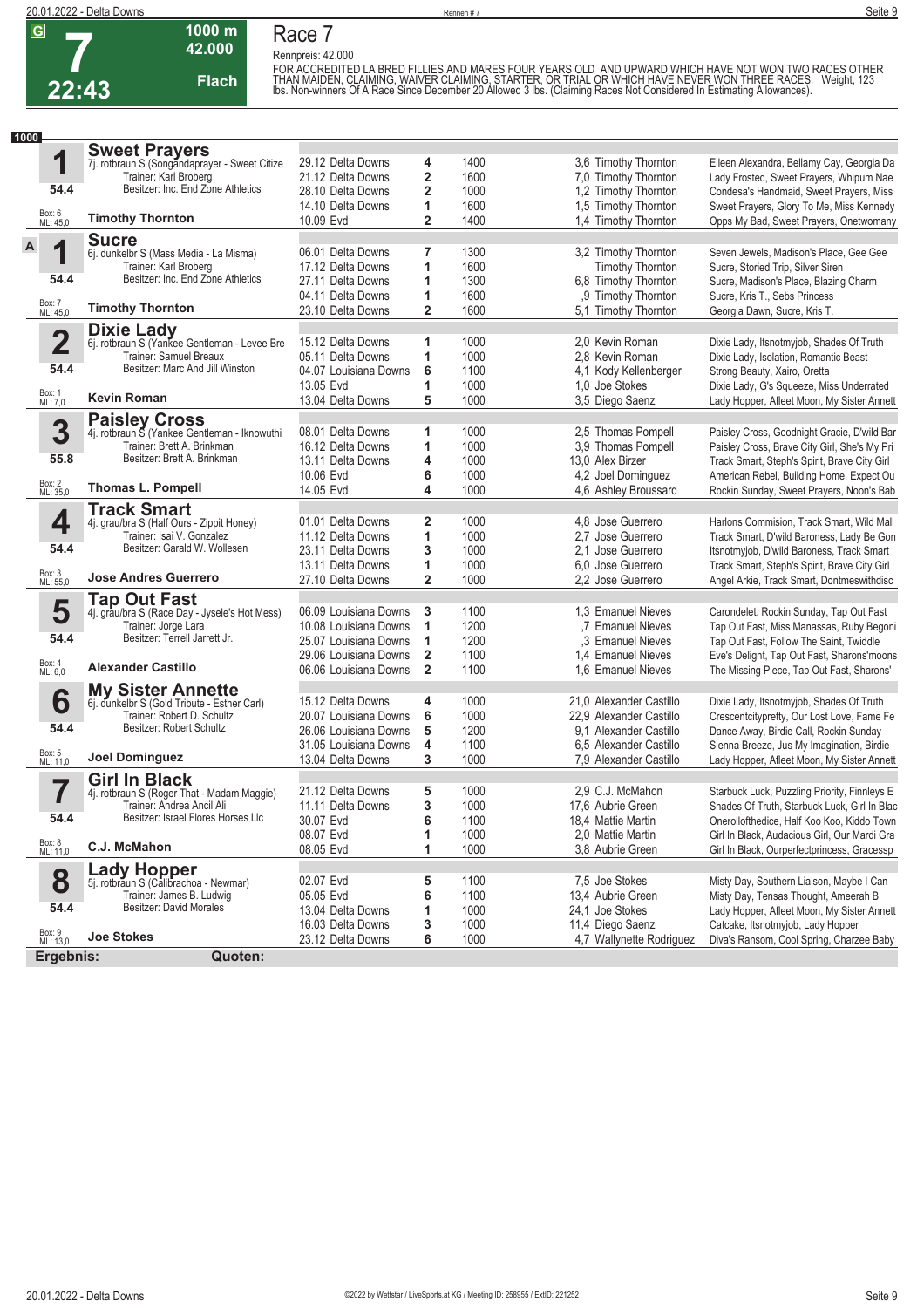

## **1600 m Race 8**

**32.000 Flach**

**Rennpreis: 32.000** FOR FOUR YEAR OLDS AND UPWARD. Weight, 123 lbs. Non-winners Of A Race At A Mile Or Over Since December 20 Allowed 3 lbs.<br>Such A Race Since November 20 Allowed 5 lbs. Claiming Price \$15,000, if for \$12,500, allowed 3 lbs. (

| 1600                    |                                                                           |                                        |                         |              |                                              |                                                                                   |
|-------------------------|---------------------------------------------------------------------------|----------------------------------------|-------------------------|--------------|----------------------------------------------|-----------------------------------------------------------------------------------|
|                         | <b>Muscadine</b>                                                          |                                        |                         |              |                                              |                                                                                   |
| 1                       | 5j. rotbraun W (Oxbow - Call Me Kim)                                      | 08.01 Delta Downs                      | 6                       | 1600         | 29,0 Vicente Del-Cid                         | Its A Wrap, Tapage, Warrior's Map                                                 |
|                         | Trainer: Benjamin Zeno                                                    | 20.12 Delta Downs                      | 3                       | 1600         | 10,9 Vicente Del-Cid                         | Freedomfi, Hardcore Folklore, Muscadine                                           |
| 53.5                    | Besitzer: Norvin Maldonado                                                | 23.11 Delta Downs                      | 5                       | 1600         | 10.8 Jose Guerrero                           | Hour City, Two Mikes N Doc G, Chop Chop                                           |
|                         |                                                                           | 03.11 Delta Downs                      | 3                       | 1600         | 6.1 Jose Guerrero                            | Fort Knox, Jackman, Muscadine                                                     |
| Box: 1<br>ML: 9,0       | <b>Joel Dominguez</b>                                                     | 22.10 Delta Downs                      | 4                       | 1500         | 5,0 Jose Guerrero                            | Off Sixes, Pretty Creative, Elusive d'Oro                                         |
|                         |                                                                           |                                        |                         |              |                                              |                                                                                   |
| $\overline{\mathbf{2}}$ | <b>Stephen's Answer</b>                                                   | 21.12 Delta Downs                      | 1                       | 1500         | 3,1 C.J. McMahon                             |                                                                                   |
|                         | 9j. rotbraun W (Stephen Got Even - Answer By<br>Trainer: Isai V. Gonzalez |                                        |                         |              |                                              | Stephen's Answer, Bow And Arrow, Lovetha                                          |
| 53.5                    | Besitzer: Adriel Gonzalez                                                 | 08.12 Delta Downs                      | 5                       | 1500         | 2,9 C.J. McMahon                             | Speedy Fellar, Pinch Assault, Bow And Arro                                        |
|                         |                                                                           | 19.11 Delta Downs                      | 2                       | 1400         | 1.8 C.J. McMahon                             | Young Bull, Stephen's Answer, Bajan Cash                                          |
| Box: 2<br>ML: 4,0       | <b>Jose Andres Guerrero</b>                                               | 28.10 Delta Downs                      | 1                       | 1500         | 1,9 Timothy Thornton                         | Stephen's Answer, Buxterhooter, Carpe Vict                                        |
|                         |                                                                           | 12.09 Prairie Meadows                  | $\overline{2}$          | 1600         | .7 Elvin Gonzalez                            | Post Close, Stephen's Answer, Promising S                                         |
|                         | <b>Fort Knox</b>                                                          |                                        |                         |              |                                              |                                                                                   |
| 3                       | 5j. rotbraun H (Goldencents - America's Lady)                             | 08.01 Delta Downs                      | 10                      | 1600         | 2.4 Alberto Pusac                            | Its A Wrap, Tapage, Warrior's Map                                                 |
|                         | Trainer: Chris Richard                                                    | 10.12 Delta Downs                      | 7                       | 1600         | 14,9 Alex Birzer                             | Rightandjust, Venn, Fredonian                                                     |
| 53.5                    | Besitzer: Jason Totaram                                                   | 12.11 Delta Downs                      | 1                       | 1600         | 1.0 Alex Birzer                              | Fort Knox, Drewhustle, Elusive d'Oro                                              |
|                         |                                                                           | 03.11 Delta Downs                      | 1                       | 1600         | 2.2 Alex Birzer                              | Fort Knox, Jackman, Muscadine                                                     |
| Box: 3<br>ML: 9,0       | <b>Gerard Melancon</b>                                                    | 13.10 Keeneland                        | 2                       | 1700         | 1,2 Brian Hernandez, Jr.                     | Leading West, Fort Knox, A. K. Safari                                             |
|                         | <b>Minnesota Miracle</b>                                                  |                                        |                         |              |                                              |                                                                                   |
| 4                       | 6j. dunkelbr W (First Samurai - Streaming Fire)                           | 19.11 Delta Downs                      | 5                       | 1400         | 7,9 Alex Birzer                              | Young Bull, Stephen's Answer, Bajan Cash                                          |
|                         | Trainer: Kearney Segura                                                   | 29.10 Delta Downs                      | 5                       | 1400         | 7.1 Alex Birzer                              | Tapage, Majestic Sign, Mischief's Machine                                         |
| 53.5                    | Besitzer: Howard Romero                                                   | 01.09 Canterbury Park                  | $\overline{2}$          | 1500         | ,9 Luis Valenzuela                           | Thick Haze, Minnesota Miracle, Gopher Gol                                         |
|                         |                                                                           | 01.08 Canterbury Park                  | 1                       | 1600         | 4,6 Quincy Hamilton                          | Thealligatorhunter, Minnesota Miracle, Over                                       |
| Box: 4<br>ML: 6,0       | <b>Joe Stokes</b>                                                         | 24.06 Canterbury Park                  | 5                       | 1670         | 5,1 Quincy Hamilton                          | Drama Chorus, Bourbon Wisdom, Doodle Ti                                           |
|                         | <b>Pinch Assault</b>                                                      |                                        |                         |              |                                              |                                                                                   |
| 5                       | 8j. kastanie W (Due Date - Lilly Ladue)                                   | 08.12 Delta Downs                      | 2                       | 1500         | 21,8 Vicente Del-Cid                         | Speedy Fellar, Pinch Assault, Bow And Arro                                        |
|                         | Trainer: Brian A. Huval                                                   | 19.11 Delta Downs                      | $\overline{\mathbf{2}}$ | 1500         | 10,0 Joel Dominguez                          | Guitarzan, Pinch Assault, Greeley's Dealer                                        |
| 49.9                    | Besitzer: John T. Easley                                                  | 28.07 Evd                              | 6                       | 1600         | 25,3 Ashley Broussard                        | Tigerbeach, Much Class, Ebrio                                                     |
|                         |                                                                           | 02.07 Evd                              | 5                       | 1600         | 22.7 Joel Dominguez                          | King Of The Testo, Gentrified, Lighthawk                                          |
| Box: 5<br>ML: 11,0      | <b>Vicente Del-Cid</b>                                                    | 29.05 Evd                              | 3                       | 1600         | 9,0 Wallynette Rodriguez                     | Moment, Foolish Steve, Pinch Assault                                              |
|                         |                                                                           |                                        |                         |              |                                              |                                                                                   |
|                         | <b>Speedy Fellar</b>                                                      |                                        |                         |              |                                              |                                                                                   |
| 6                       | 7j. dunkelbr W (Congrats - Alydorable)<br>Trainer: Sr. Dale White         | 17.12 Delta Downs                      | 5                       | 1500         | 1,8 Casey Fusilier                           | Union Station, Hour City, Its A Wrap                                              |
|                         | Besitzer: Sr. Dale White                                                  | 08.12 Delta Downs                      | 1                       | 1500         | 3,9 Casey Fusilier                           | Speedy Fellar, Pinch Assault, Bow And Arro                                        |
| 53.5                    |                                                                           | 10.11 Delta Downs                      | 4                       | 1300         | 4.1 Joe Stokes                               | Five O One, December Seven, Palvera                                               |
|                         |                                                                           | 10.09 Evd                              | 7                       | 1600         | 3.5 Joe Stokes                               | Parrot Head, Jaci's Royalty, Metropol                                             |
| Box: 6<br>ML: 5,0       | <b>Casey Fusilier</b>                                                     | 21.08 Evd                              | 3                       | 1600         | 5.3 Antonio Quiles                           | Shake Some Action, Perfect Star, Speedy F                                         |
|                         | <b>December Seven</b>                                                     |                                        |                         |              |                                              |                                                                                   |
|                         | 9j. rotbraun W (Street Sense - Date To Reme                               | 08.12 Delta Downs                      | 9                       | 1500         | 3.6 Gerard Melancon                          | Speedy Fellar, Pinch Assault, Bow And Arro                                        |
|                         | Trainer: Greg Tracy                                                       | 10.11 Delta Downs                      | $\overline{\mathbf{2}}$ | 1300         | 8.7 Gerard Melancon                          | Five O One, December Seven, Palvera                                               |
| 53.5                    | Besitzer: Brian Weatherill                                                | 18.09 Evd                              | 1                       | 1600         | 1,2 Diego Saenz                              | December Seven, Muscadine, Arctic Rose                                            |
|                         |                                                                           | 03.09 Evd                              | 2                       | 1600         | 2,6 Diego Saenz                              | Ebrio, December Seven, Maroon Maniac                                              |
| Box: 7<br>ML: 6,0       | <b>Alex Birzer</b>                                                        | 21.08 Evd                              | 6                       | 1600         | 14,0 Ashley Broussard                        | Shake Some Action, Perfect Star, Speedy F                                         |
|                         | <b>Bow And Arrow</b>                                                      |                                        |                         |              |                                              |                                                                                   |
| 8                       | 8j. dunkelbr W (Archarcharch - Capable Argu                               | 08.01 Delta Downs                      | 8                       | 1600         | 22,4 C.J. McMahon                            | Its A Wrap, Tapage, Warrior's Map                                                 |
|                         | Trainer: Tim Dixon                                                        | 21.12 Delta Downs                      | $\overline{\mathbf{2}}$ | 1500         | 4.5 Joe Stokes                               | Stephen's Answer, Bow And Arrow, Lovetha                                          |
| 53.5                    | Besitzer: David T. Rogers                                                 | 08.12 Delta Downs                      | 3                       | 1500         | 20,9 Joe Stokes                              | Speedy Fellar, Pinch Assault, Bow And Arro                                        |
|                         |                                                                           | 29.10 Delta Downs                      | 10                      | 1400         | 2,6 Timothy Thornton                         | Tapage, Majestic Sign, Mischief's Machine                                         |
| Box: 8<br>ML: 11,0      | C.J. McMahon                                                              | 12.09 Prairie Meadows                  | $\overline{2}$          | 1600         | 1,3 Shane Laviolette                         | Marquee Thunder, Bow And Arrow, Downto                                            |
|                         | <b>My Book</b>                                                            |                                        |                         |              |                                              |                                                                                   |
| 9                       | 8j. dunkelbr W (Orville N Wilbur's - Inflammato                           | 18.12 Delta Downs                      | 6                       | 1600         | 26,5 Thomas Pompell                          | Much Class, Tensas Toddy, Greeley's Deal                                          |
|                         | Trainer: Houston Cormier                                                  | 20.11 Delta Downs                      | 4                       | 1300         | 15,8 Kevin Smith                             | Jazz It Up, Cape Town Willy, Mean Cruiser                                         |
| 52.2                    | Besitzer: Houston Cormier                                                 | 06.04 Delta Downs                      | $\overline{\mathbf{2}}$ | 1600         | 39,6 Daniel Benavides                        |                                                                                   |
|                         |                                                                           |                                        |                         |              |                                              | Turn On The Magic, My Book, Calculate<br>Mr. Production, Make Me Smile, Nippy Red |
| Box: 9<br>ML: 16,0      | <b>Thomas L. Pompell</b>                                                  | 15.03 Delta Downs<br>11.02 Delta Downs | 5<br>4                  | 1600<br>1400 | 32,4 Jansen Melancon<br>41,8 Jansen Melancon | Unwanted Intruder, Mucho Marvin, Midnight                                         |
|                         |                                                                           |                                        |                         |              |                                              |                                                                                   |
| Ergebnis:               | Quoten:                                                                   |                                        |                         |              |                                              |                                                                                   |